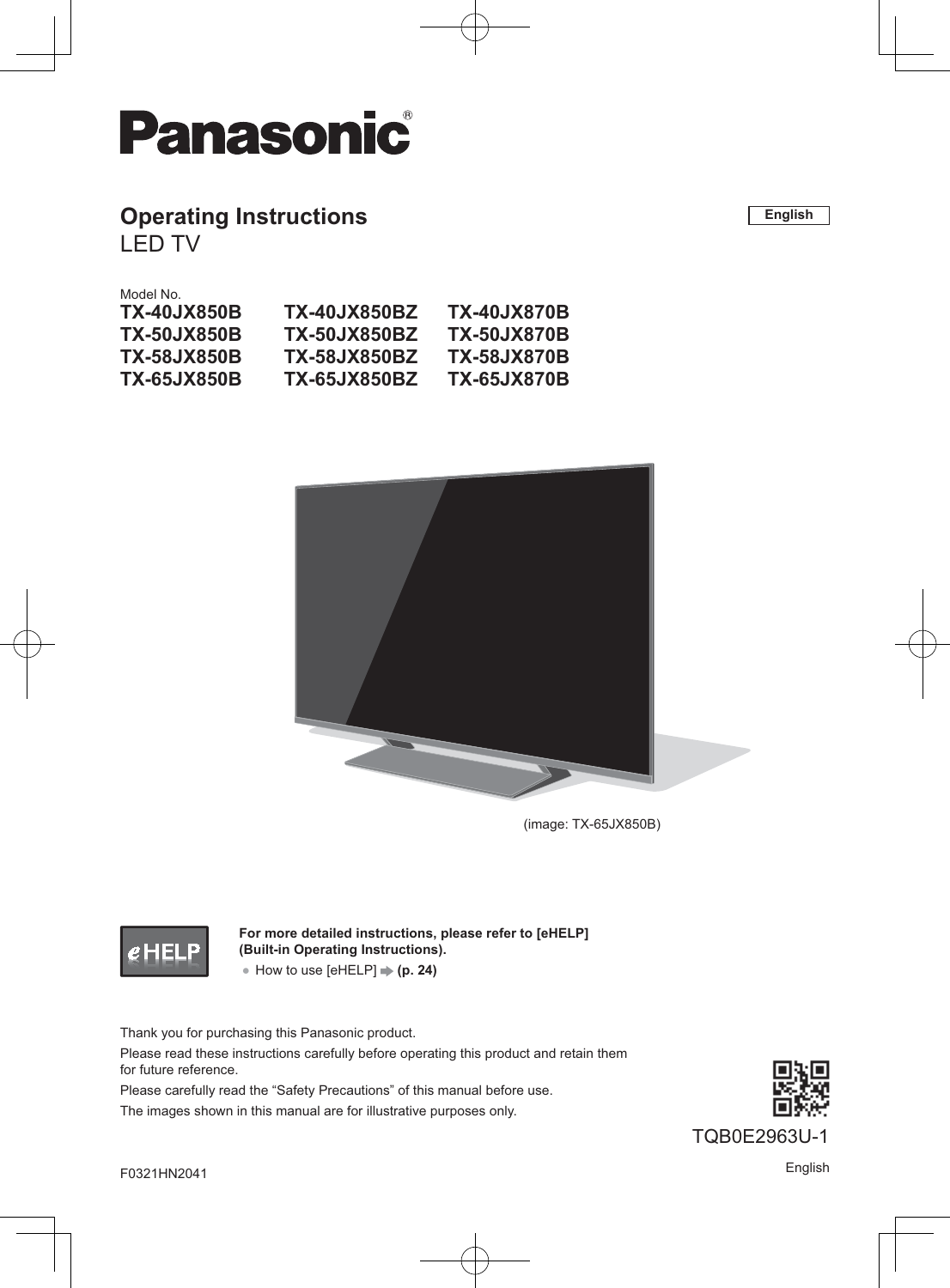## **Contents**

## Be Sure to Read

| Installing the wall-hanging bracket  14 |
|-----------------------------------------|
|                                         |
|                                         |
|                                         |
|                                         |
|                                         |
|                                         |
|                                         |
|                                         |



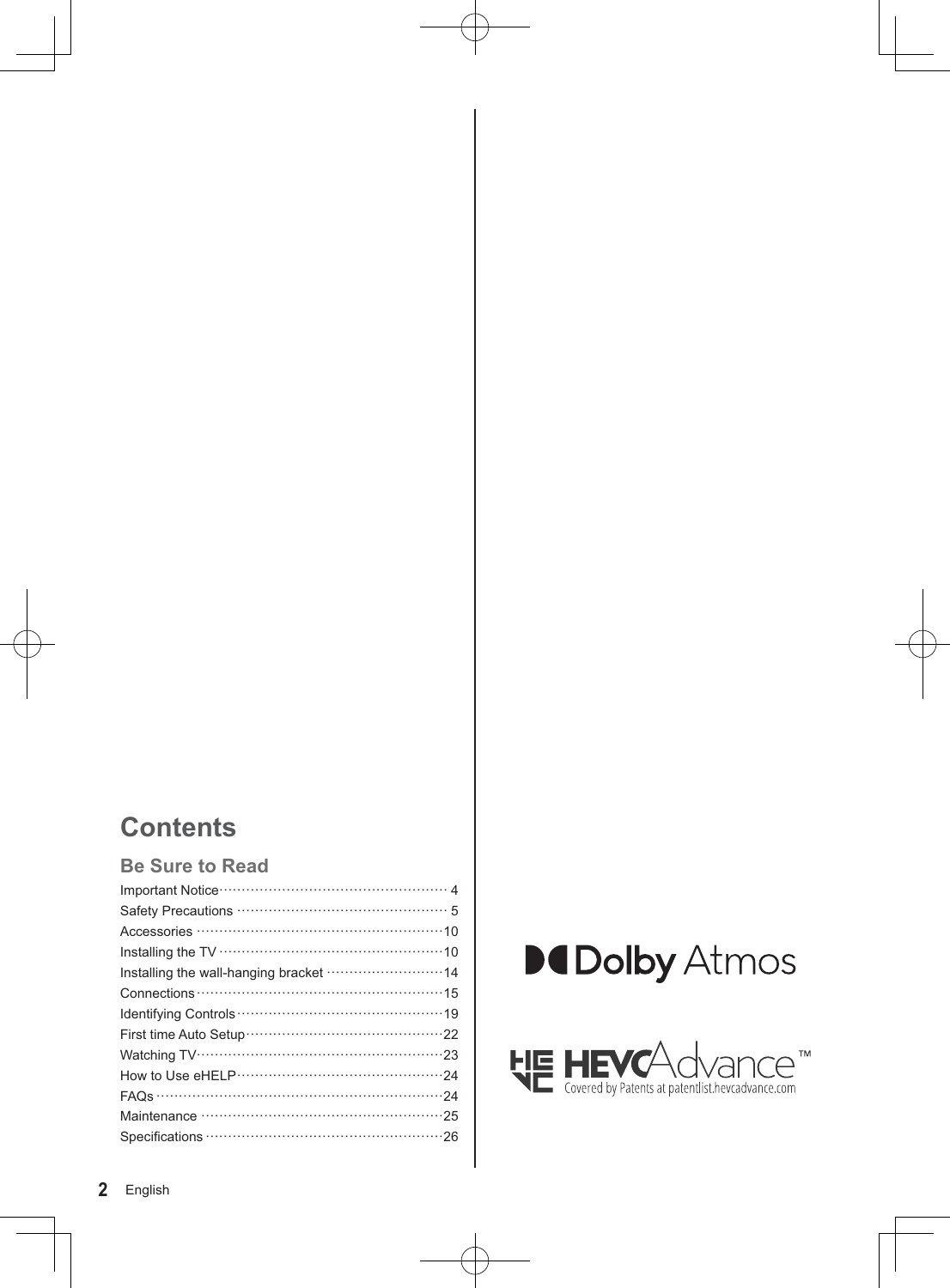The terms HDMI, HDMI High-Definition Multimedia Interface, and the HDMI Logo are trademarks or registered trademarks of HDMI Licensing Administrator, Inc.

Dolby, Dolby Vision, Dolby Atmos, Dolby Audio, and the double-D symbol are trademarks of Dolby Laboratories Licensing Corporation.

Manufactured under license from Dolby Laboratories.

Confidential unpublished works.

Copyright © 1992-2020 Dolby Laboratories.

All rights reserved.

WPA3™, WPA2™, WPA™ are trademarks of Wi-Fi Alliance®.

The Bluetooth® word mark and logos are registered trademarks owned by Bluetooth SIG, Inc. and any use of such marks by Panasonic Corporation is under license.

DVB and the DVB logos are trademarks of the DVB Project.

x.v.Colour™ is a trademark.

Google is a trademark of Google LLC.

Amazon, Prime Video and all related logos are trademarks of Amazon.com, Inc. or its affiliates.

This product complies with the UHD Alliance Technical Specification: UHDA Specified Reference Mode, Version 1.0. FILMMAKER MODE™ logo is a trademark of the UHD Alliance, Inc. in the United States and other countries.

-For information about the trademarks, refer to [eHELP] (Search by Purpose > Read first > Before use > Licence).

The illustration for TX-65JX850B is used in this manual unless otherwise mentioned. Illustrations shown may be different depending on the model.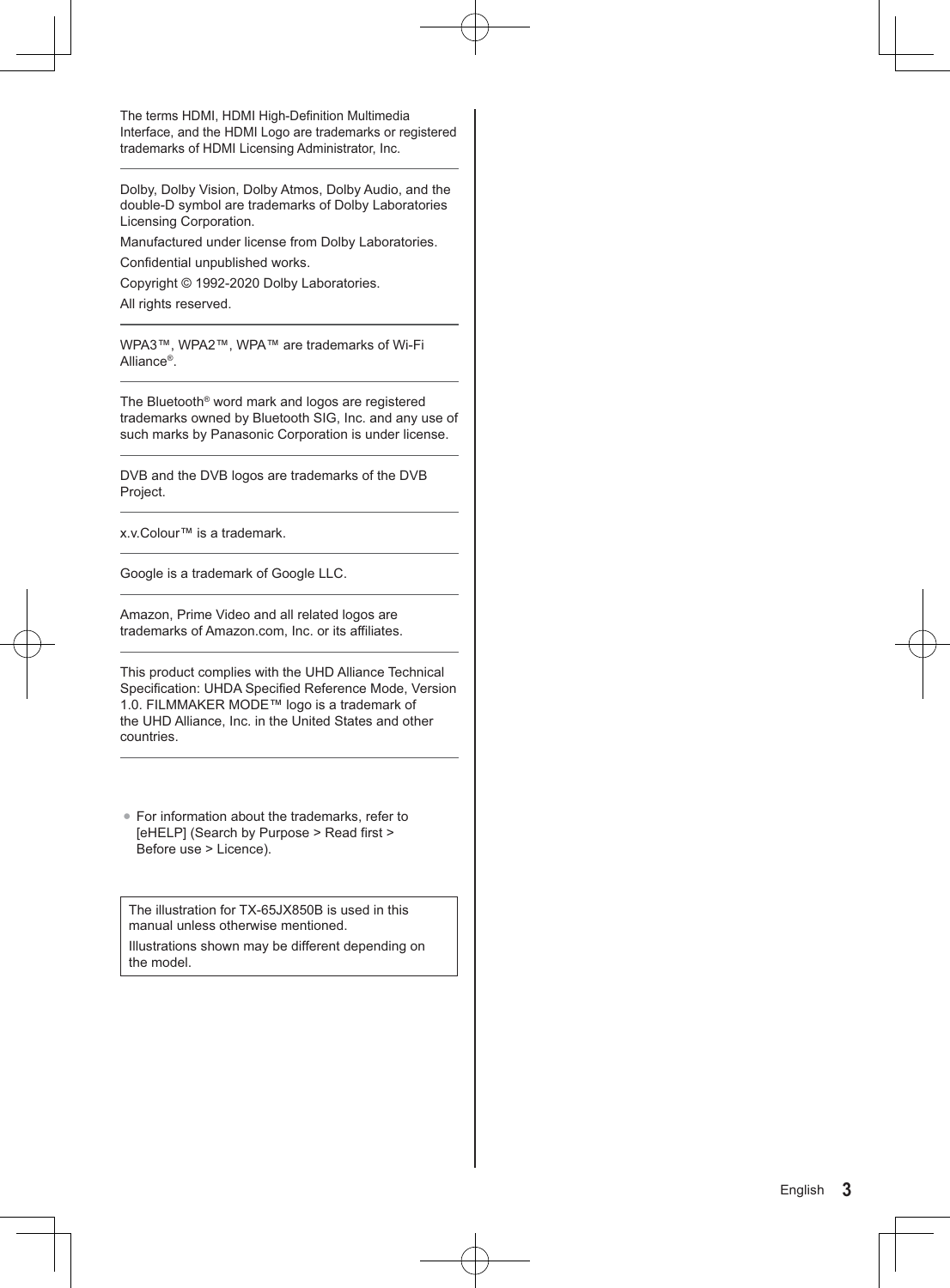## **Notice for DVB / Data broadcasting / IPTV functions**

- This TV is designed to meet the standards (as of March, 2021) of digital services.
- -Not all the features are available depending on the country, area, broadcaster, service provider and network environment.
- -Compatibility with future services is not guaranteed.

Internet apps, voice control function are provided by their respective service providers, and may be changed, interrupted, or discontinued at any time.

Panasonic assumes no responsibility and makes no warranty for the availability or the continuity of the services.

Panasonic does not guarantee operation and performance of peripheral devices made by other manufacturers; and we disclaim any liability or damage arising from operation and/or performance from usage of such other maker's peripheral devices.

#### **Damages**

Excepting cases where responsibility is recognised by local regulations, Panasonic accepts no responsibility for malfunctions caused by misuse or use of the product, and other problems or damages caused by use of this product.

## **Handling of customer information**

Certain customer information such as IP address of your device (this TV)'s network interface will be collected as soon as you connect your Panasonic-branded smart television (this TV) or other devices to the internet (excerpted from our privacy policy). We do this to protect our customers and the integrity of our Service as well as to protect the rights or property of Panasonic. If you wish to know more about the processing of your information in this context, please refer to the full text of our privacy policy displayed at [eHELP] (Search by Purpose > Network > Network settings > Terms of Service and Settings).

When using Internet connecting function of this TV, after agreeing (in the jurisdictions where customer's consent is required to collect personal information under applicable privacy laws) to or reviewing Panasonic's terms of service / privacy policy (hereinafter referred to as terms and conditions etc.), customer information on the use of this unit may be collected and used according to terms and conditions etc.

For details of terms of service / privacy policy, refer to [eHELP] (Search by Purpose > Network > Network settings > Terms of Service and Settings).

Customer's personal information may be recorded on this TV by broadcasting organization or application provider. Before repairing, transferring or discarding this TV, erase all the information recorded on this TV according to the following procedure.

[eHELP] (Search by Purpose > Functions > Shipping Condition)

Customer information may be collected by provider via application provided by third parties on this TV or website. Please confirm the terms and conditions etc. of provider in advance.

- Panasonic will not be held responsible for collecting or using customer information via application provided by third party on this TV or website.
- When entering your credit card number, name, etc., pay special attention to the trustworthiness of the provider.
- Registered information may be registered in the server etc. of provider. Before repairing, transferring or discarding this TV, be sure to erase the information according to the terms and conditions etc. of provider.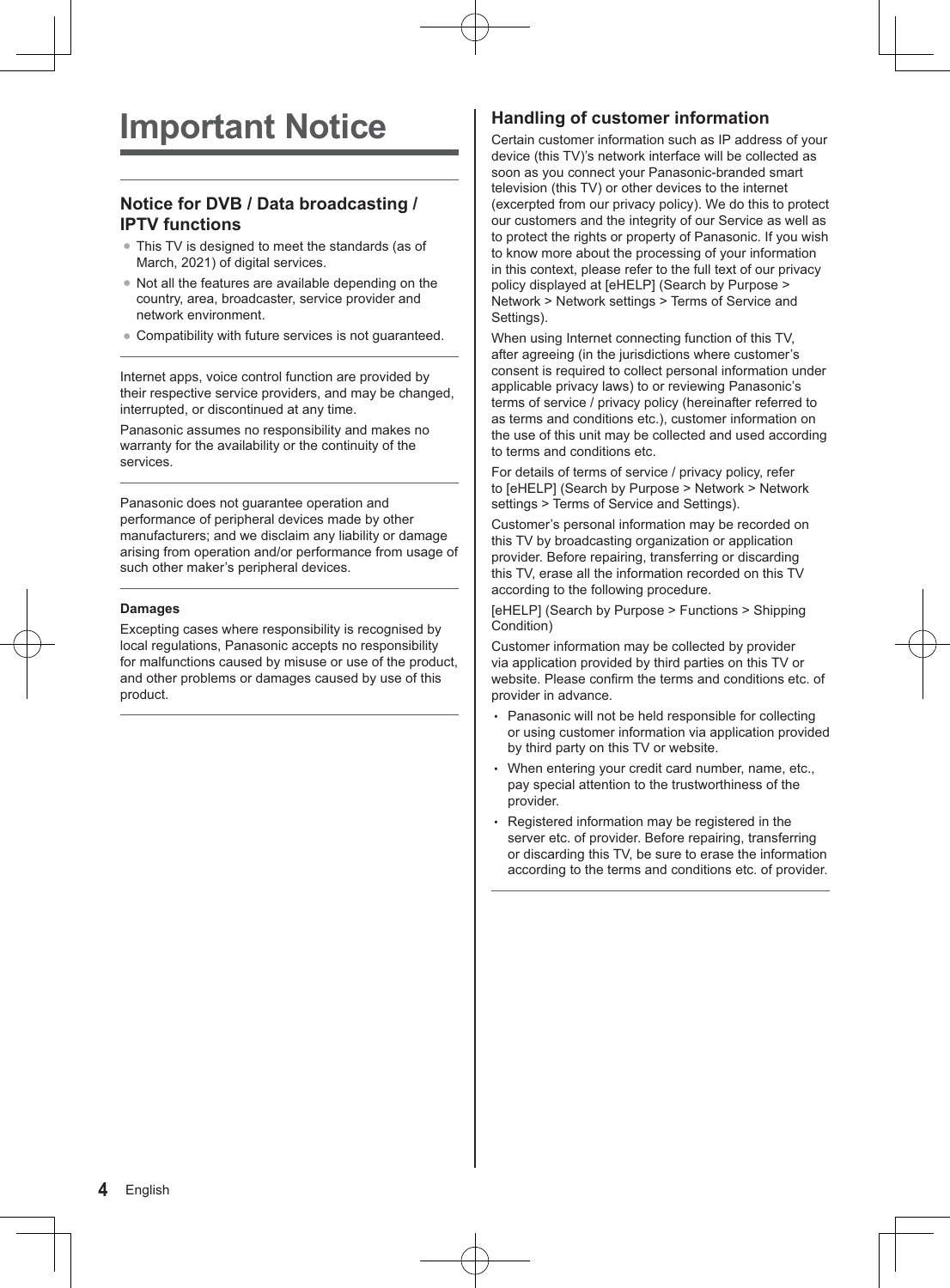The recording and playback of content on this or any other device may require permission from the owner of the copyright or other such rights in that content. Panasonic has no authority to and does not grant you that permission and explicitly disclaims any right, ability or intention to obtain such permission on your behalf. It is your responsibility to ensure that your use of this or any other device complies with applicable copyright legislation in your country. Please refer to that legislation for more information on the relevant laws and regulations involved or contact the owner of the rights in the content you wish to record or playback.

This product is licensed under the AVC patent portfolio license for the personal use of a consumer or other uses in which it does not receive remuneration to (i) encode video in compliance with the AVC Standard ("AVC Video") and/or (ii) decode AVC Video that was encoded by a consumer engaged in a personal activity and/or was obtained from a video provider licensed to provide AVC Video. No license is granted or shall be implied for any other use.

Additional information may be obtained from MPEG LA, L.L.C.

See http://www.mpegla.com.

This mark indicates the product operates on AC voltage.



This mark indicates a Class II or double insulated electrical appliance wherein the product does not require a safety connection to electrical earth (ground).

Transport only in upright position.

# **Safety Precautions**

To help avoid risk of electrical shock, fire, damage or injury, please follow the warnings and cautions below:

## **- Mains plug and lead**

#### **Warning**

If you detect anything unusual, immediately switch off the mains supply switch and remove the mains plug.



### **IMPORTANT: THE MOULDED MAINS PLUG FOR YOUR SAFETY, PLEASE READ THE FOLLOWING TEXT CAREFULLY.**

This TV is supplied with a moulded 3-pin mains plug for your safety and convenience.

A 5 amp fuse is fitted in this mains plug. Shall the fuse need to be replaced, please ensure that the replacement fuse has a 5 amp rating and that it is approved by ASTA or BSI to BS1362.

Check for the ASTA mark  $\langle \overline{\text{sp}} \rangle$  or the BSI mark  $\langle \overline{\text{sp}} \rangle$  on the fuse body.

If the mains plug contains a removable fuse cover, you must ensure that it is refitted when the fuse is replaced.

If you lose the fuse cover, the mains plug must not be used until a replacement cover is obtained.

A replacement fuse cover may be purchased from your local dealer.

Do not cut off the mains plug.

Do not use any other type of mains lead except the one supplied with this TV.

The supplied mains lead and moulded plug are designed to be used with this TV to avoid interference and for your safety.

If the mains socket in your home is not suitable, get it changed by a qualified electrician.

If the plug or mains lead becomes damaged, purchase a replacement from an authorised dealer.

How to replace the fuse: Example 1 **For plug type shown in example 1**

Lift out the removable fuse cover with a screwdriver and replace the fuse, then refit it securely into the mains plug.



Lift open the fuse cover in the mains plug with a screwdriver and replace the fuse, then press the fuse cover down securely.

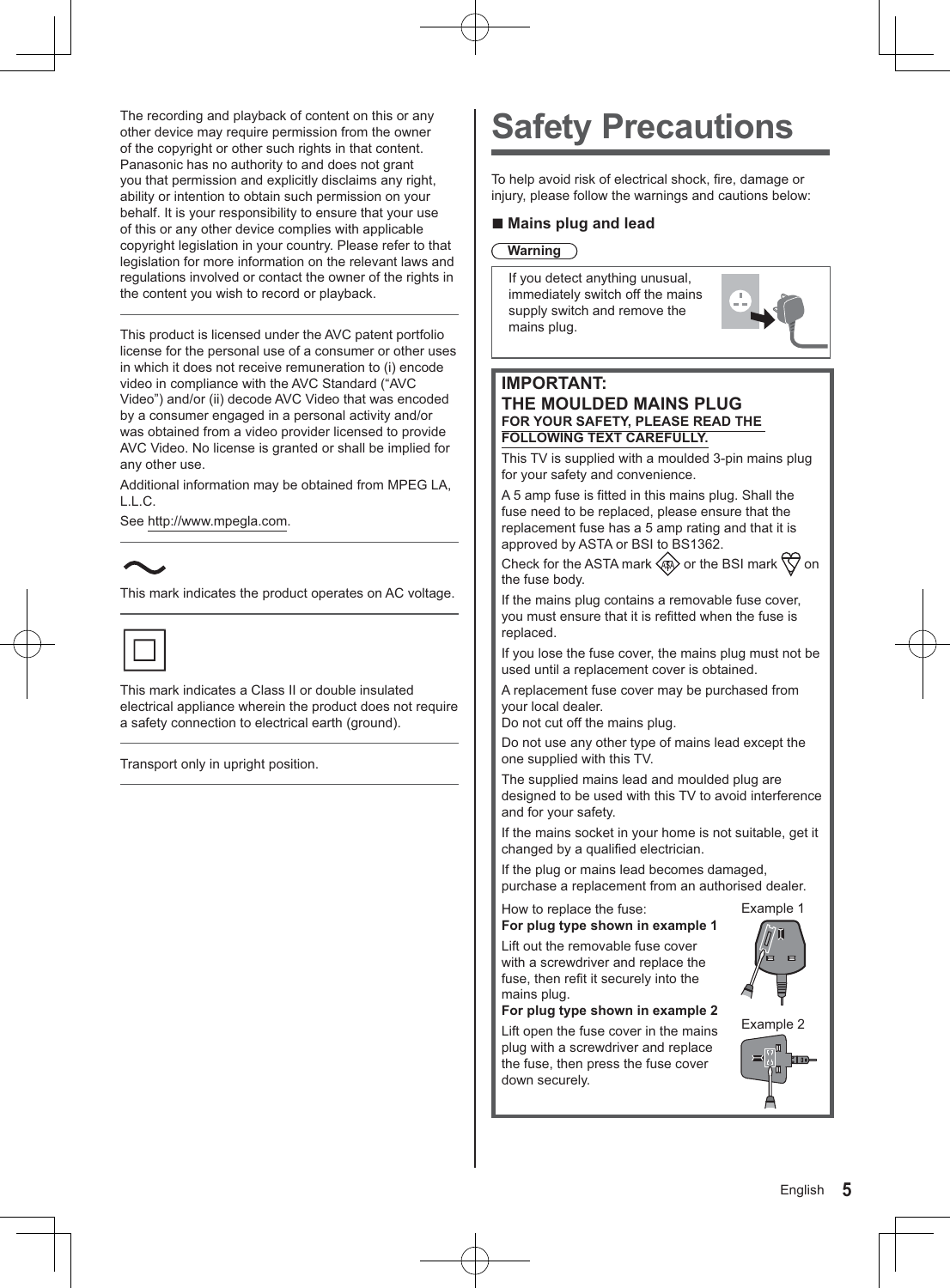- $\bullet$  This TV is designed to operate on AC  $\sim$  220-240 V, 50 / 60 Hz.
- Insert the mains plug fully into the mains socket.
- To turn Off the apparatus completely, you must pull the mains plug out of the mains socket. Consequently, the mains plug should be easily accessible at all times.
- Disconnect the mains plug when cleaning the TV.
- Do not touch the mains plug with wet hands.
- 
- -Do not damage the mains lead.
	- Do not place a heavy object on the lead.



- Do not place the lead near a high temperature object.
- Do not pull on the lead. Hold onto the mains plug body when disconnecting the plug.
- Do not move the TV with the lead plugged into a mains socket.
- Do not twist the lead, bend it excessively or stretch it.
- Do not use a damaged mains plug or mains socket.
- Ensure the TV does not crush the mains lead.
- Do not use any mains lead other than that provided with this TV

## **- Take care**

- **Warning**
- -Do not remove covers and never modify the TV yourself as live parts are accessible and risk of electric shock when they are removed. There are no user serviceable parts inside.







- Do not insert foreign objects into the TV through the air vents.
- If the TV is used in an area where insects may easily enter the TV.

It is possible for insects to enter the TV, such as small flies, spiders, ants, etc. which may cause damage to the TV or become trapped in an area visible on the TV, e.g. within the screen.

• If the TV is used in an environment where there is dust or smoke.

It is possible for dust/smoke particles to enter the TV through the air vents during normal operation which can become trapped inside the unit. This may cause overheating, malfunction, deterioration in picture quality, etc.

- Do not use an unapproved pedestal / mounting equipment. Be sure to ask your local Panasonic dealer to perform the setup or installation of approved wall-hanging brackets.
- -Do not apply any strong force or impact to the display panel.
- -Ensure that children do not climb on the TV.
- Do not place the TV on sloping or unstable surfaces, and ensure that the TV does not hang over the edge of the base.

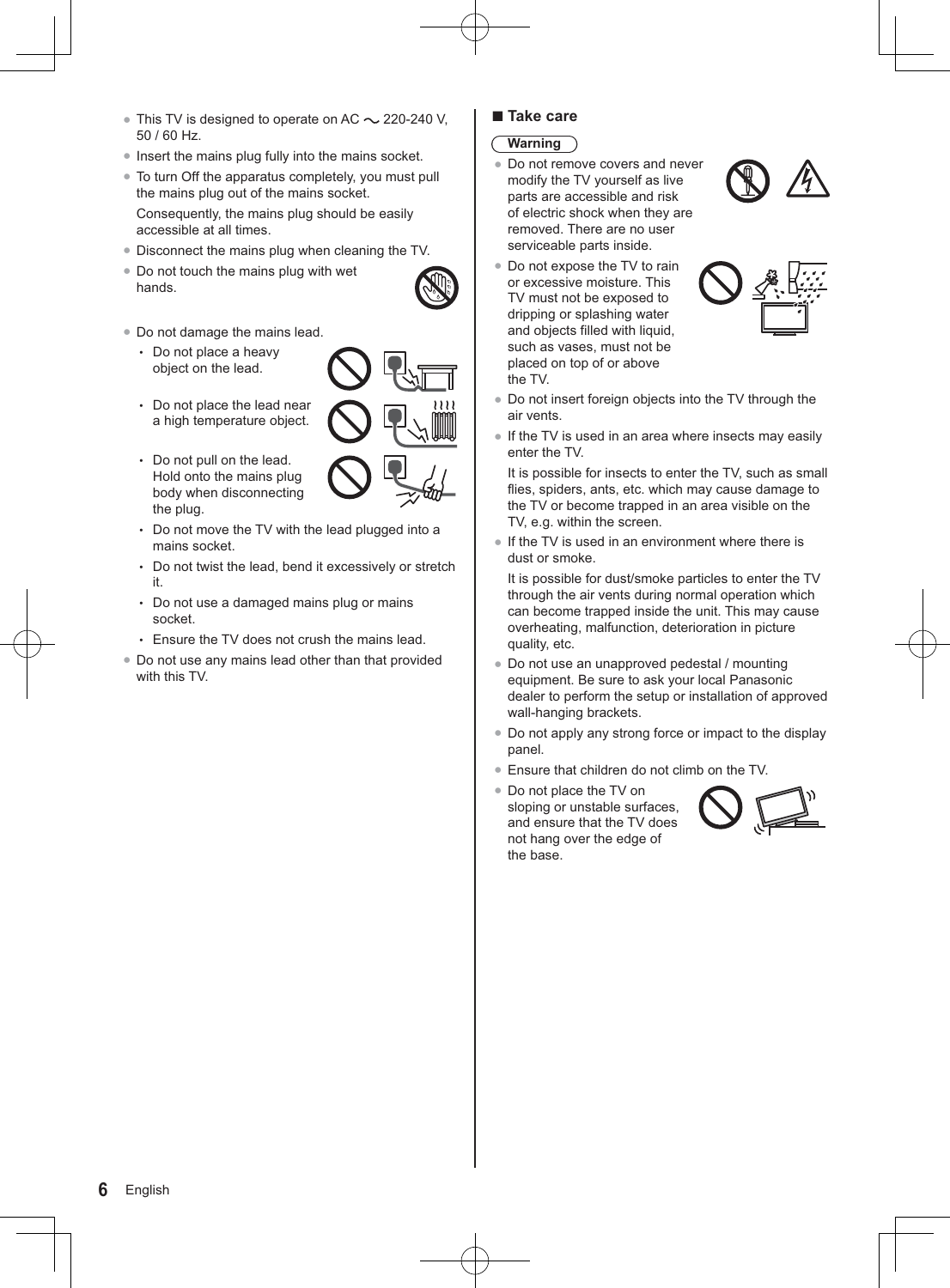#### **Warning Stability Hazard**

A TV may fall, causing serious personal injury or death. Many injuries, particularly to children, can be avoided by taking simple precautions such as:

- ALWAYS use cabinets or stands or mounting methods recommended by the manufacturer of the TV.
- ALWAYS use furniture that can safely support the TV.
- ALWAYS ensure the TV is not overhanging the edge of the supporting furniture.
- ALWAYS educate children about the dangers of climbing on furniture to reach the TV or its controls.
- ALWAYS route cords and cables connected to your TV so they cannot be tripped over, pulled or grabbed.
- NEVER place a TV in an unstable location.
- NEVER place the TV on tall furniture (for example, cupboards or bookcases) without anchoring both the furniture and the TV to a suitable support.
- NEVER place the TV on cloth or other materials that may be located between the TV and supporting furniture.
- NEVER place items that might tempt children to climb, such as toys and remote controls, on the top of the TV or furniture on which the TV is placed.

If the existing TV is going to be retained and relocated, the same considerations as above should be applied.

- -This TV is designed for table-top use.
- Do not expose the TV to direct sunlight and other sources of heat.



**To prevent the spread of fire, keep candles or other open flames away from this product at all times**



## **- Suffocation / Choking Hazard**

### **Warning**

• The packaging of this product may cause suffocation, and some of the parts are small and may present a choking hazard to young children. Keep these parts out of reach of young children.

## **- Pedestal**

#### **Warning**

-Do not disassemble or modify the pedestal.

#### **Caution**

- -Do not use any pedestal other than the one provided with this TV.
- Do not use the pedestal if it becomes warped or physically damaged. If this occurs, contact your nearest Panasonic dealer immediately.
- During setup, make sure that all screws are securely tightened.
- Ensure that the TV does not suffer any impact during installation of the pedestal.
- -Ensure that children do not climb onto the pedestal.
- Install or remove the TV from the pedestal with at least two people.
- Install or remove the TV according to the specified procedure.

## **- Radio waves**

#### **Warning**

- Do not use the TV and the remote control in any medical institutions or locations with medical equipment. Radio waves may interfere with the medical equipment and may cause accidents due to malfunction.
- Do not use the TV and the remote control near any automatic control equipment such as automatic doors or fire alarms. Radio waves may interfere with the automatic control equipment and may cause accidents due to malfunction.
- Keep at least 15 cm away from the TV and the remote control if you have a cardiac pacemaker. Radio waves may interfere with the operation of the pacemaker.
- Do not disassemble or alter the TV and the remote control in any way.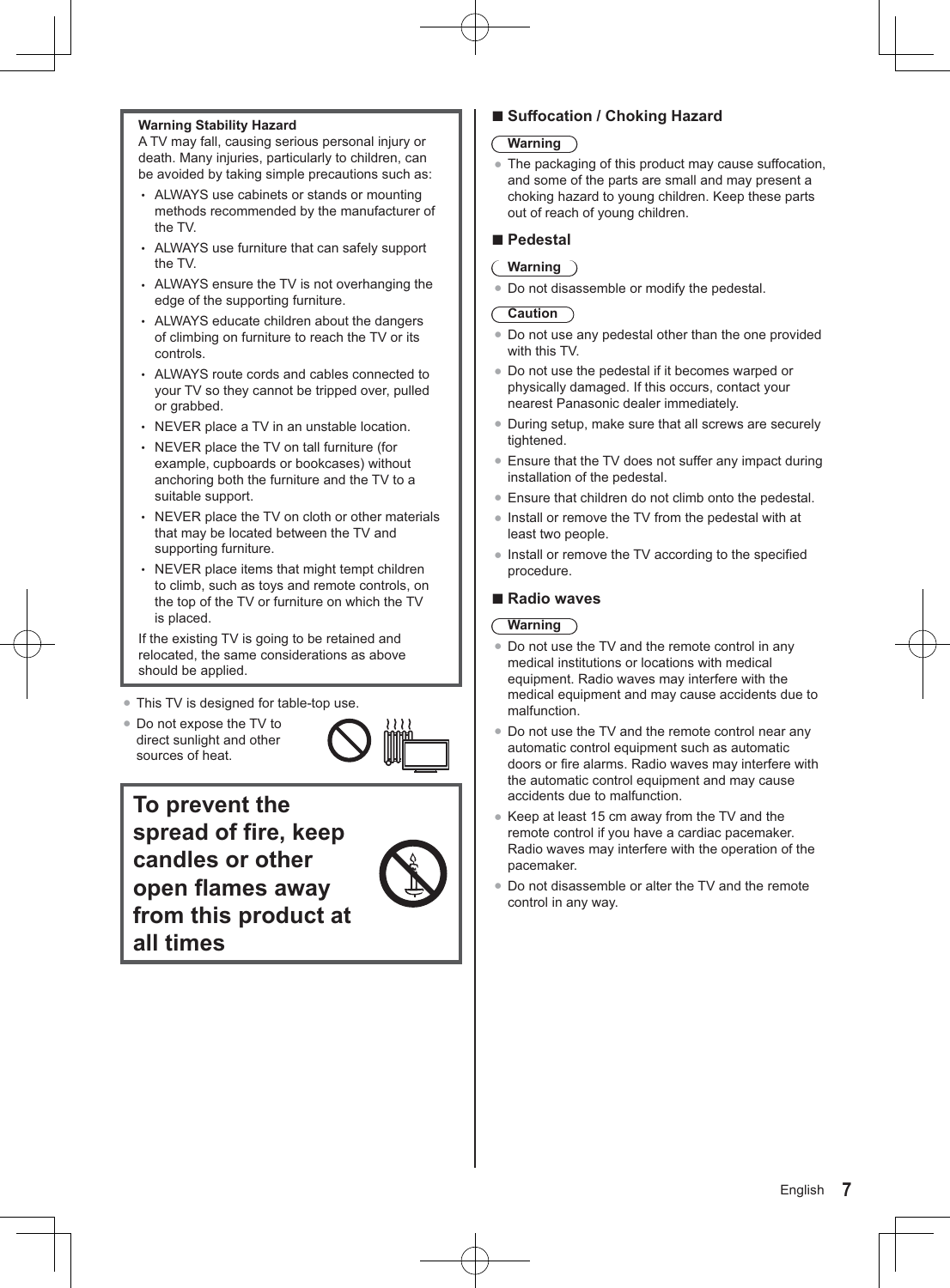## **- Built-in wireless LAN**

#### **Caution**

- -Do not use the built-in wireless LAN to connect to any wireless network (SSID\*) for which you do not have usage rights. Such networks may be listed as a result of searches. However, using them may be regarded as illegal access.
	- SSID is a name for identifying a particular wireless network for transmission.
- Do not subject the built-in wireless LAN to high temperatures, direct sunlight or moisture.
- Data transmitted and received over radio waves may be intercepted and monitored.
- The built-in wireless LAN uses 2.4 GHz and 5 GHz frequency bands. To avoid malfunctions or slow response caused by radio wave interference when using the built-in wireless LAN, keep the TV away from other devices that use 2.4 GHz and 5 GHz signals such as other wireless LAN devices, microwave ovens, and mobile phones.
- -When problems occur due to static electricity, etc., the TV might stop operating to protect itself. In this case, turn the TV off at the Mains power On / Off switch, then turn it back on.

## **- Bluetooth® wireless technology**

#### **Caution**

• The TV and the remote control use the 2.4 GHz radio frequency ISM band (Bluetooth®). To avoid malfunctions or slow response caused by radio wave interference, keep the TV and the remote control away from the devices such as other wireless LAN devices, other Bluetooth® devices, microwaves, mobile phones and the devices that use 2.4 GHz signal.

## **- Ventilation**

## **Caution**

Allow sufficient space (at least 10 cm) around the TV in order to help prevent excessive heat, which could lead to early failure of some electronic components.



• Ventilation should not be impeded by covering the ventilation openings with items such as newspapers tablecloths and curtains.



• Whether you are using a pedestal or not, always ensure the vents at the bottom of the TV are not blocked and there is sufficient space to enable adequate ventilation.

## **- Moving the TV**

### **Caution**

Before moving the TV, disconnect all cables.

- At least two people are required to move the TV to prevent injury that may be caused by the tipping or falling of TV.
- Do not hold the screen part as shown below when moving the TV. This may cause malfunction or damage.

How to carry the TV.  $\Rightarrow$  (p. 12)

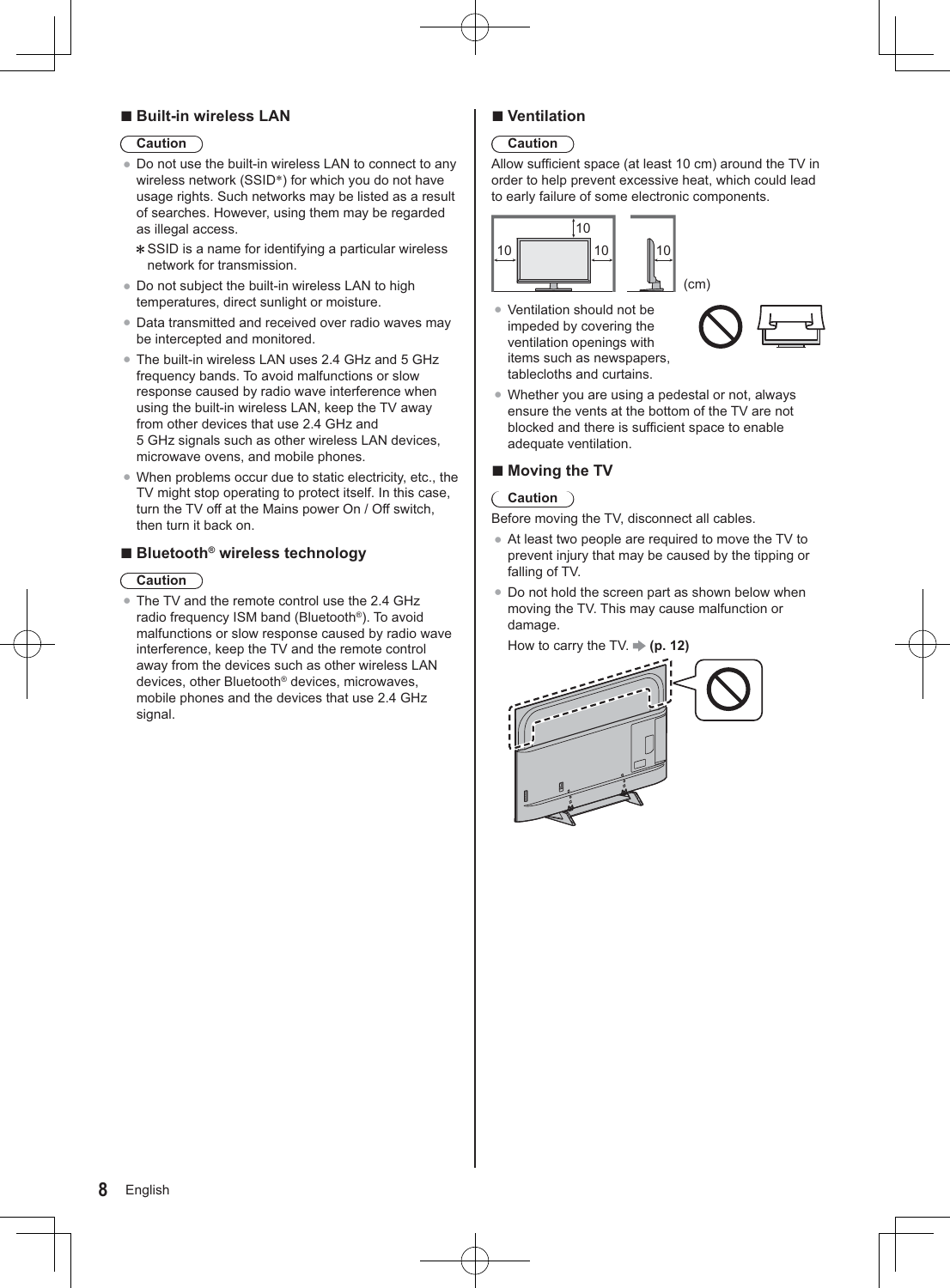## **- When not in use for a long time**

#### **Caution**

This TV will still consume some power even in the Off mode, as long as the mains plug is still connected to a live mains socket.

• Remove the mains plug from the wall socket when the TV is not in use for a prolonged period of time.

## **- Excessive volume**

#### **Caution**

• Do not expose your ears to excessive volume from the headphones. Irreversible damage can be caused.



-If you hear a drumming noise in your ears, turn down the volume or temporarily stop using the headphones.

## **- Battery for the Remote Control**

#### **Warning**

• Keep the batteries out of reach of children to prevent swallowing.

Adverse physical effects can result if accidentally swallowed. If you suspect a child has swallowed one, seek medical attention immediately.

#### **Caution** €

- -Incorrect installation may cause battery leakage, corrosion and explosion.
- Replace only with the same or equivalent type.
- Do not mix old and new batteries.
- Do not mix different battery types (such as alkaline and manganese batteries).
- Do not use rechargeable batteries (Ni-Cd, etc.).
- Do not burn or break up batteries.
- -Do not expose batteries to excessive heat such as sunshine, fire or the like.
- -Make sure you dispose of batteries correctly.
- Remove the battery from the unit when not using for a prolonged period of time to prevent battery leakage, corrosion and explosion.

### **LED TV**

#### **Declaration of Conformity (DoC)**

"Hereby, Panasonic Corporation declares that this TV is in compliance with the essential requirements and other relevant provisions of the Directive 2014/53/EU."

If you want to get a copy of the original DoC of this TV, please visit the following website:

https://www.ptc.panasonic.eu/compliance-documents

Authorized Representative:

Panasonic Testing Centre

Panasonic Marketing Europe GmbH

Winsbergring 15, D-22525 Hamburg, Germany



5.15 – 5.35 GHz band of wireless LAN is restricted to indoor operation only in the following countries.

Ireland, United Kingdom

#### Maximum radio-frequency power transmitted in the frequency bands

| Type of wireless       | Frequency band         | Maximum EIRP |
|------------------------|------------------------|--------------|
| <b>Wireless LAN</b>    | 2412-2472 MHz   20 dBm |              |
|                        | 5150-5250 MHz   23 dBm |              |
|                        | 5250-5350 MHz 23 dBm   |              |
|                        | 5470-5725 MHz 23 dBm   |              |
| Bluetooth <sup>®</sup> | 2402-2480 MHz 19 dBm   |              |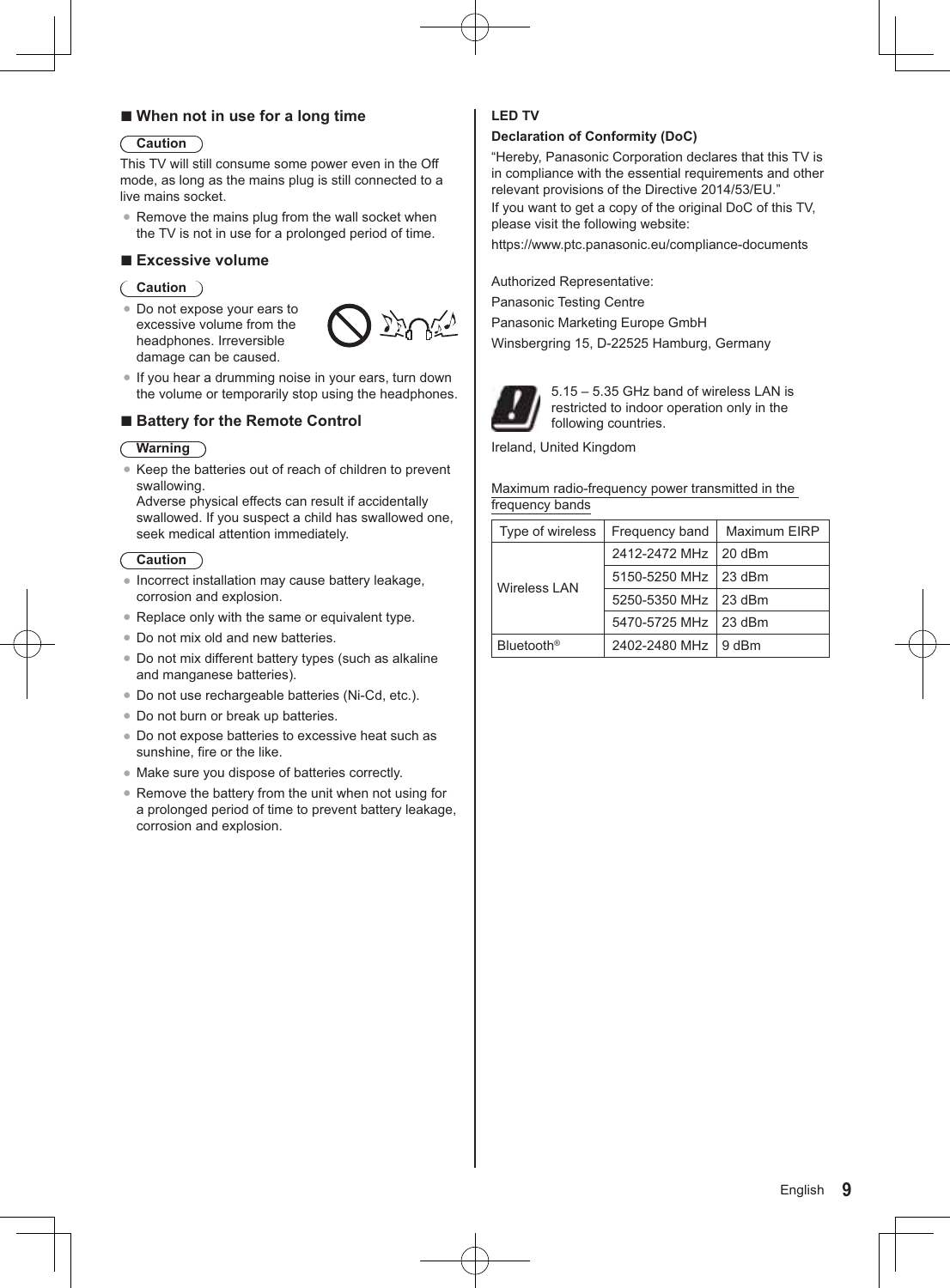## **Accessories**

## **Standard accessories**

Remote Control  $\Rightarrow$  (p. 19) • N2QBYA000045

Pedestal  $\Rightarrow$  (p. 10)

Mains lead  $(p. 15)$ 

Batteries  $(2) \Rightarrow (p. 20)$  $\bullet$  LR03

**Operating Instructions Production Registration Leaflet PUK TV Leaflet**

-Accessories may not be placed all together. Take care not to throw them away unintentionally.

# **Installing the TV**

 **Assembly screw (4)**

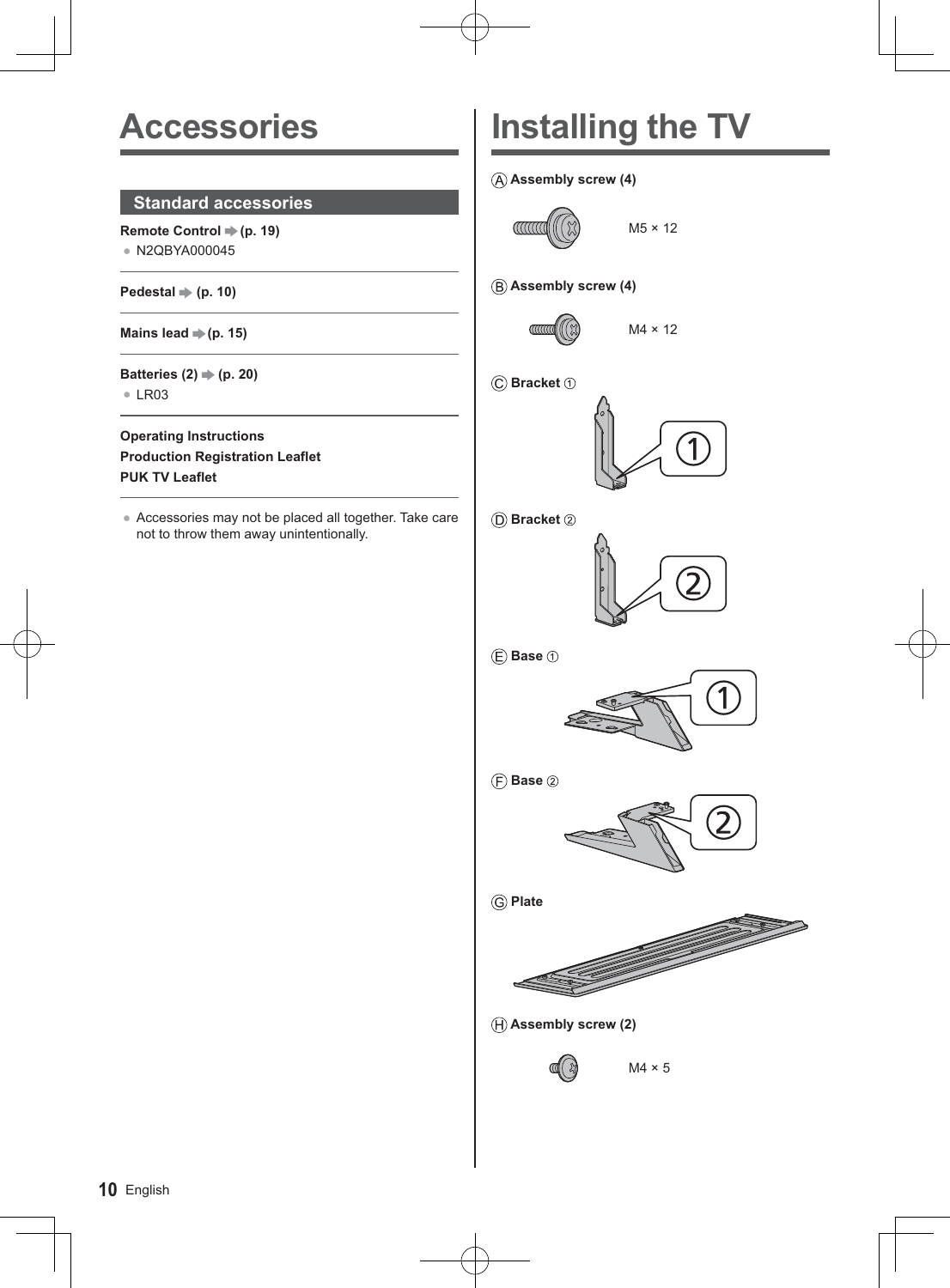## **Preparations**

Make sure to assemble the pedestal before taking out the TV from the carton.

- Do not hold the screen panel part.
- -Make sure not to scratch or break the TV.

## **Assembling the pedestal**

- Do not assemble the pedestal by any method other than those specified below.
- Cable arrangement **→ (p. 17)**



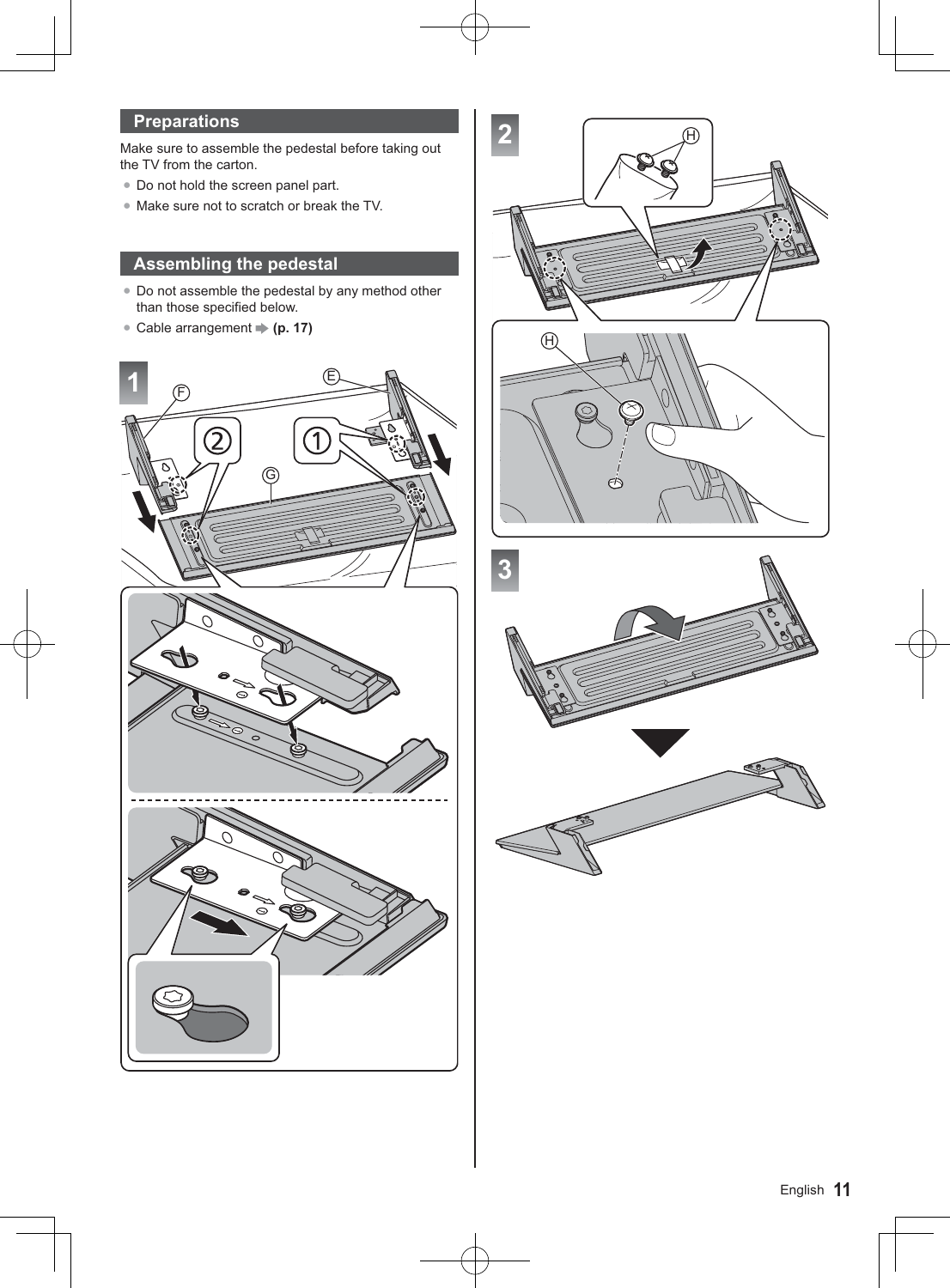



## **Note**

- When lifting the TV, support the TV as shown above.
- Do not hold the screen part strongly as shown above.
- Lift the TV with the protective sheet attached.
- -Do not place the TV temporarily on the floor or desk.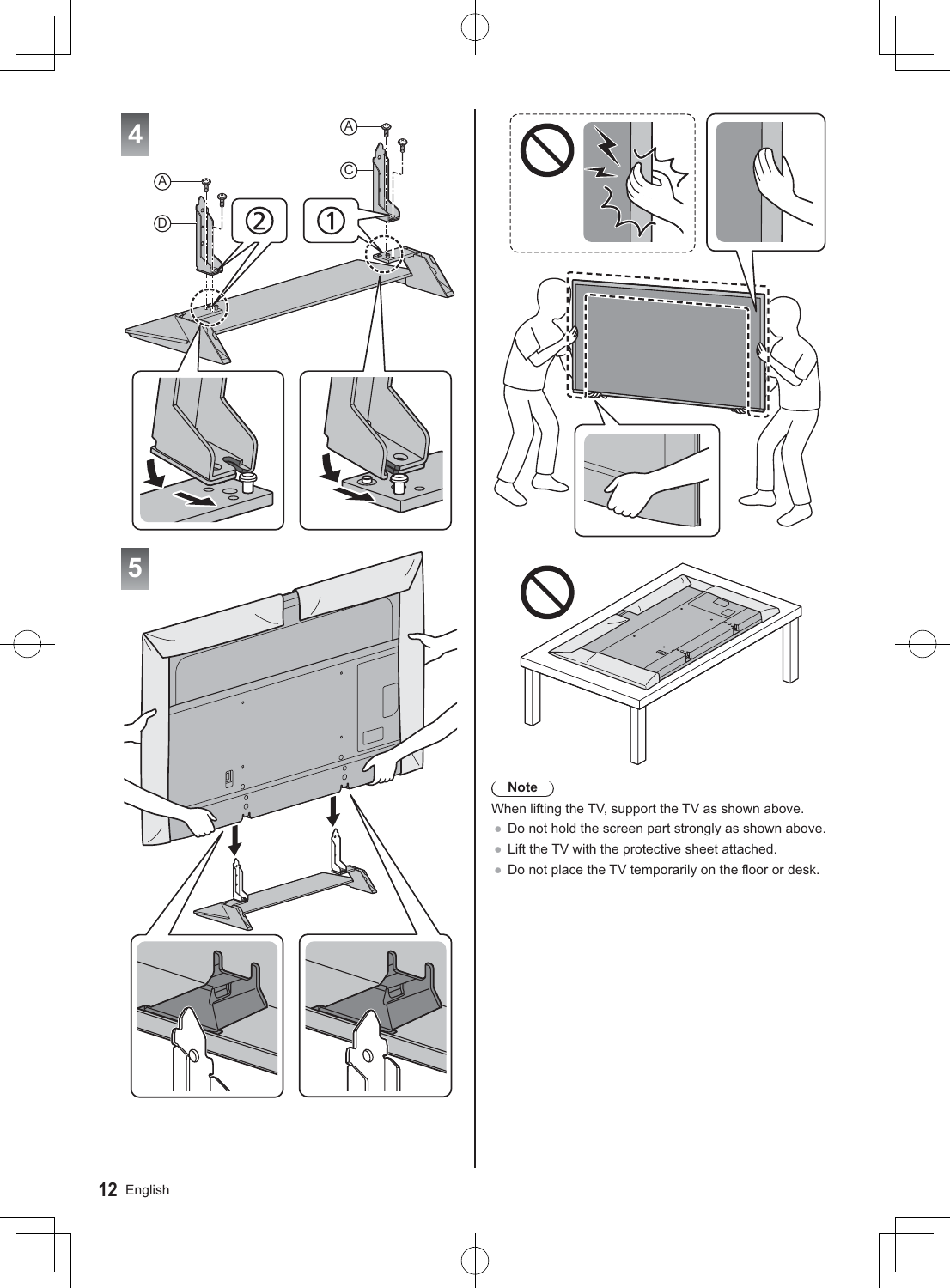

## **Note**

• Remove the protective sheet and the protective film after installing the pedestal.

## **Removing the pedestal**

Be sure to remove the pedestal in the following procedures when you use the wall-hanging bracket or repack the TV.

- **1** Remove the assembly screws  $\circledB$  from the TV.
- **2** Pull out the pedestal from the TV.
- **3** Remove the assembly screws  $\textcircled{a}$  from the bracket.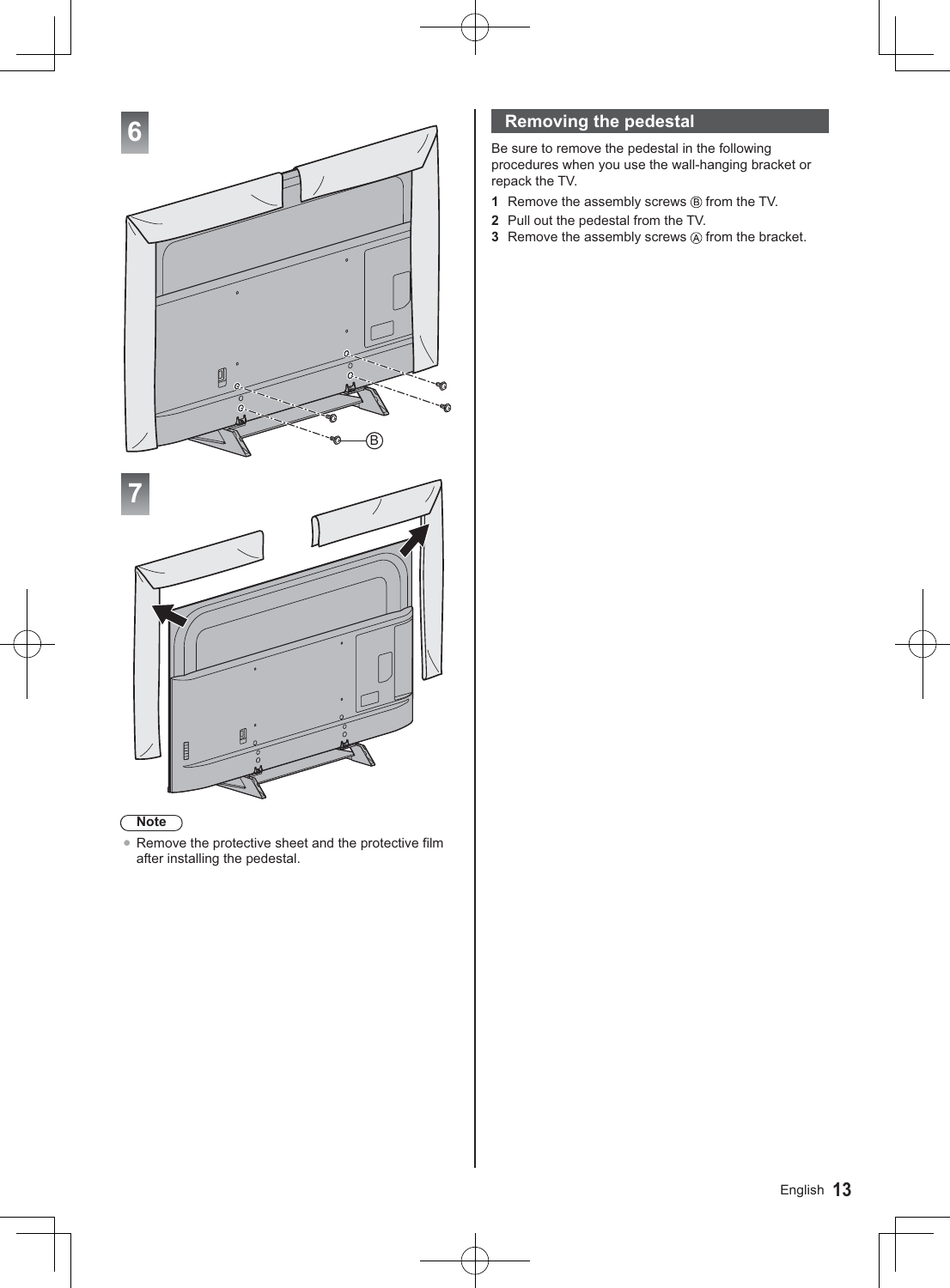# **Installing the wallhanging bracket**

Please contact your local Panasonic dealer to purchase the recommended wall-hanging bracket.

-Holes for wall-hanging bracket installation



## **Warning**

- -Using other wall-hanging brackets, or installing a wallhanging bracket by yourself have the risk of personal injury and product damage. In order to maintain the unit's performance and safety, be absolutely sure to ask your dealer or a licensed contractor to secure the wall-hanging brackets. Any damage caused by installing without a qualified installer will void your warranty.
- -Carefully read the instructions accompanying optional accessories, and be absolutely sure to take steps to prevent the TV from falling off.
- Handle the TV carefully during installation since subjecting it to impact or other forces may cause product damage.
- Take care when fixing wall brackets to the wall. Always ensure that there are no electrical cables or pipes in the wall before hanging bracket.
- To prevent fall and injury, remove the TV from its fixed wall position when it is no longer in use.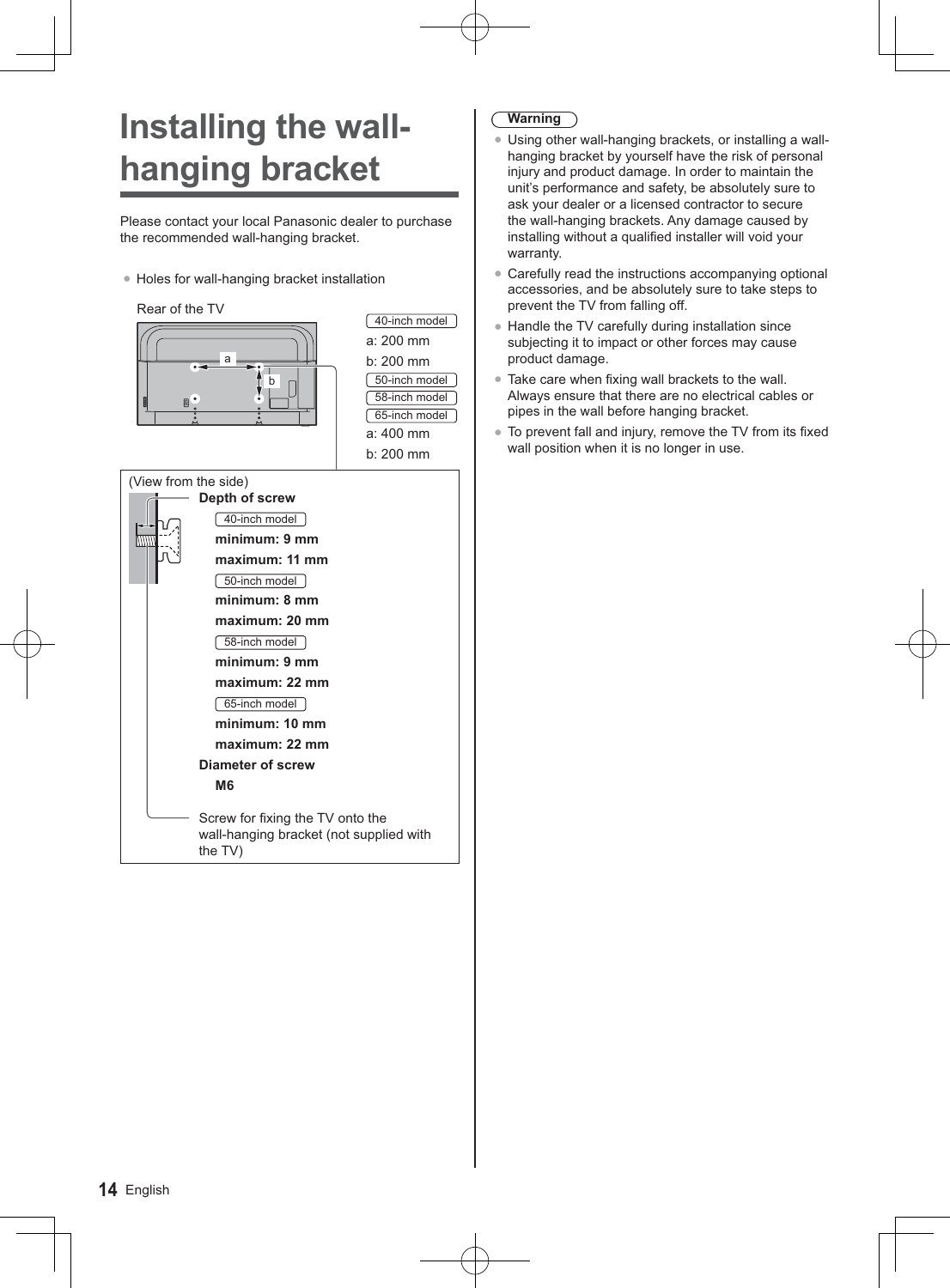## **Connections**

- External equipment and cables shown are not supplied with this TV.
- Please ensure that the unit is disconnected from the mains socket before attaching or disconnecting any cables.
- Check the terminal type and cable plugs are correct for connection.
- -Use a fully wired HDMI compliant cable.
- Keep the TV away from electronic equipment (video equipment, etc.) or equipment with an infrared sensor, otherwise distortion of image / sound may occur or operation of other equipment may be affected.
- Please also read the manual of the equipment being connected.



- **1 Model name plate**
- **2 CI slot**
- **3 Headphone / Subwoofer jack (3.5 mm stereo mini plug)**
- **4 USB 1 port**

 $=$  **This symbol indicates DC operation.** 

- **5 HDMI 1 2**
- **6 ETHERNET terminal**
	- Use Shielded Twist Pair (STP) LAN cable.
- **7 Terrestrial terminal**
- **8 AV IN**
- **9 DIGITAL AUDIO**
- **10 HDMI 3**
- **11 USB 2 port** 
	- $==$  **This symbol indicates DC operation.**

## **Basic connections**

## **- AV devices**

(DVD Recorder / Blu-ray Recorder, Cable TV box, etc)

● For details, refer to [eHELP] (Search by Purpose > Watching > Basic > Basic connection).

## **- Aerial**



## **N** RF cable

[2] Terrestrial aerial

● For Digital, Analogue

## **- Mains lead**



#### **Insert the mains plug firmly into place.**



• When disconnecting the mains lead, be absolutely sure to disconnect the mains plug from the mains socket first.

## **- Network**

A broadband network environment is required to be able to use internet services.

- -If you do not have any broadband network services, please consult your retailer for assistance.
- Prepare the internet environment for wired connection or wireless connection.
- Setup of the network connection will start when first using the TV. **(p. 23)**
- -For details, refer to [eHELP] (Search by Purpose > Network > Network connections).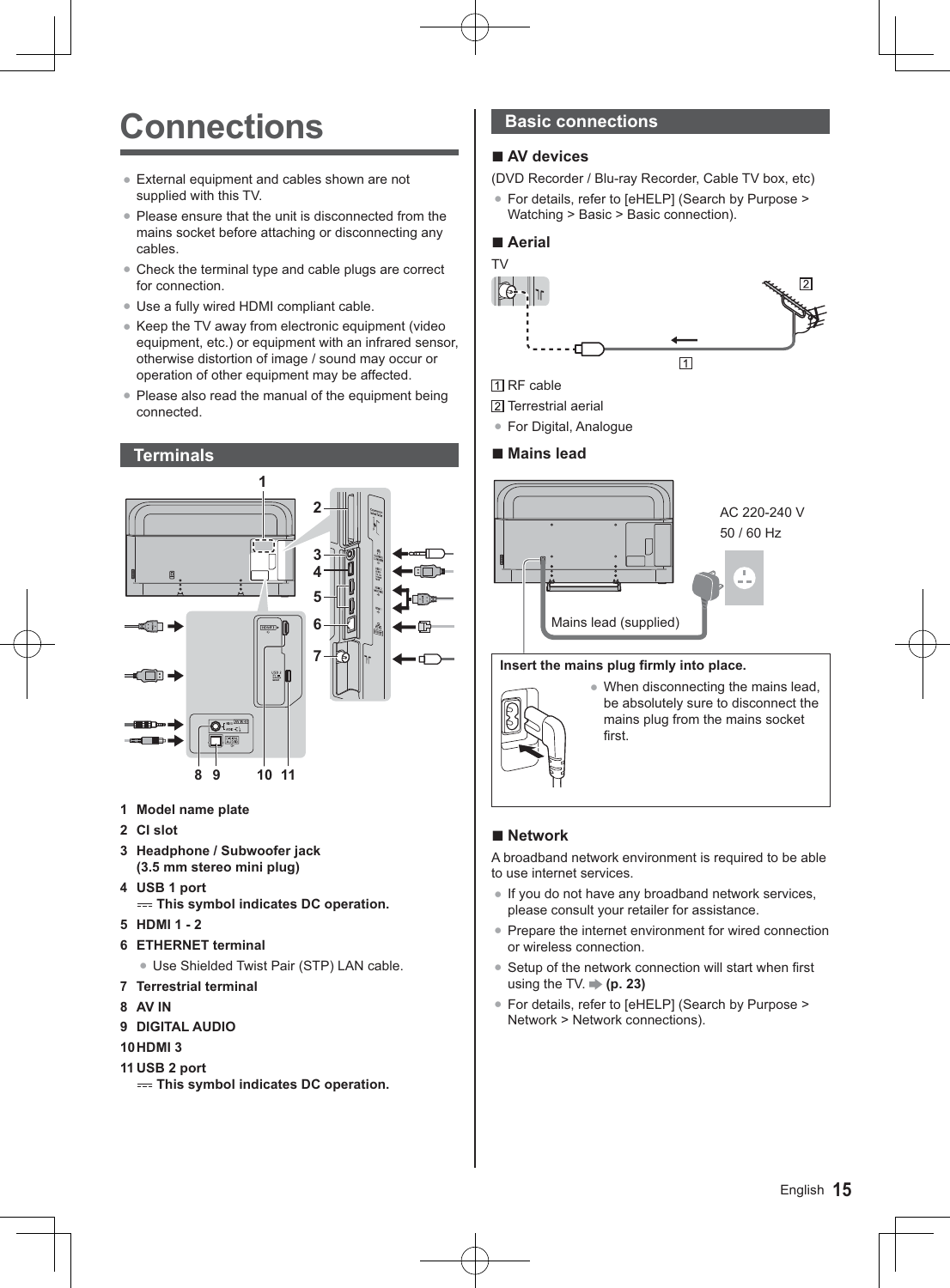## **Connections for 4K / HDR compatible equipment**



## **TI HDMI** cable

4K / HDR compatible equipment

- Reproduces the image more precisely with the expanded colour gamut when connecting the 4K compatible equipment. [Mode2] is a mode that supports higher definition signals than [Mode1]. Set to [Mode1] when the image or sound in HDMI input is not played properly.
- Connect the 4K compatible equipment to HDMI terminal using a 4K compatible cable and you can watch content in 4K format.
- -Supporting HDR does not increase the peak brightness capabilities of the TV panel.

## **- [HDMI Auto Setting] ([Setup] menu)**

Reproduces the image more precisely with the expanded colour gamut when connecting the 4K compatible equipment. Select the mode depending on the equipment.

[Mode1]:

For better compatibility. Set to [Mode1] when the image or sound in HDMI input is not played properly. [Mode2]:

For the 4K compatible equipment that has the function to output the image precisely with the expanded colour gamut

- -To change the mode
	- 1. Select the HDMI input mode connected to the equipment.
	- 2. Display the menu bar and select [Main Menu], and then select [Setup].
	- 3. Change the mode in [HDMI Auto Setting].
- For information about the valid format, refer to [eHELP] (Search by Purpose > Watching > 4K resolution > HDMI Auto Setting).

### **Other connections**

## **- DVD Player / Camcorder / Game equipment** (VIDEO equipment)

TV



- AV adaptor (Shielded / not supplied)
- Composite video cable (Shielded)
- -Use shielded composite cable.
- Audio cable (Shielded)
- · Use shielded audio cables.
- DVD Player / Camcorder / Game equipment
- **- Amplifier** (listening with external speakers)
- -To enjoy multi-channel sound from external equipment (e.g. Dolby Digital 5.1ch), connect the equipment to the amplifier. For information about the connections, read the manuals of the equipment and amplifier.
- For details, refer to [eHELP] (Search by Purpose > Watching > External equipment > External connection).

## **- Headphones / Subwoofer**

- -To use headphones, set [Headphone Terminal Output] in the Sound menu to [Headphone].
- -To use the subwoofer, set [Headphone Terminal Output] in the Sound menu to [Sub Woofer]. (The subwoofer output from the TV is the same for both L and R.)
- -For information about the headphone terminal output settings, refer to [eHELP] (Search by Purpose > Settings > Sound).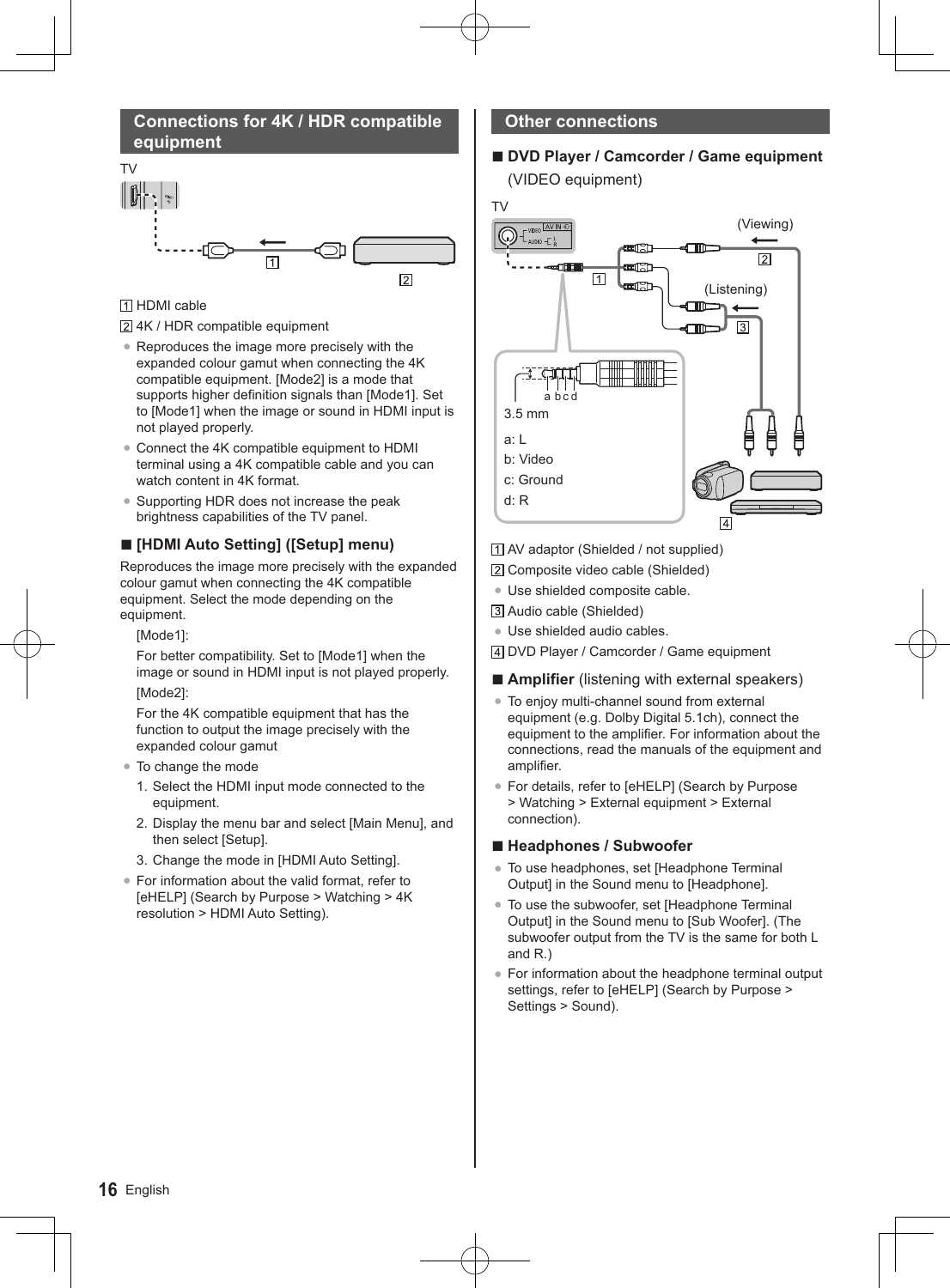## **- USB HDD (for recording)**

- Use USB 1 port for connecting the USB HDD.
- -For details, refer to [eHELP] (Search by Purpose > Recording).

## **- VIERA Link**

- Use HDMI 1 3 for VIERA Link connection.
- -For details, refer to [eHELP] (Search by Purpose > Functions > VIERA Link "HDAVI Control™").

## **- Common Interface**

- Turn the TV off with Mains Power On / Off switch whenever inserting or removing the CI module.
- If a smart card and a CI module come as a set, first insert the CI module, then insert the smart card into the CI module.
- Insert or remove the CI module completely in the correct direction as shown.
- -Normally encrypted channels will appear. (Viewable channels and their features depend on the CI module.)

If encrypted channels do not appear

- **[Common Interface] in [System Menu] ([Setup] menu)**
- There might be some CI modules in the market with older firmware versions that do not work fully interoperable with this new CI+ v1.4 TV. In this case, please contact your content provider.
- -For details, refer to [eHELP] (Search by Purpose > Functions > Common Interface), read the manual of the CI module, or check with the content provider.
- Be sure to remove the CI module card, etc. before repairing, transferring or discarding.



**CI module**

## **Cable arrangement**

## **- Fixing the cables**



- Fix cables as necessary.
- -When using the optional accessory, follow the option's assembly manual to fix cables.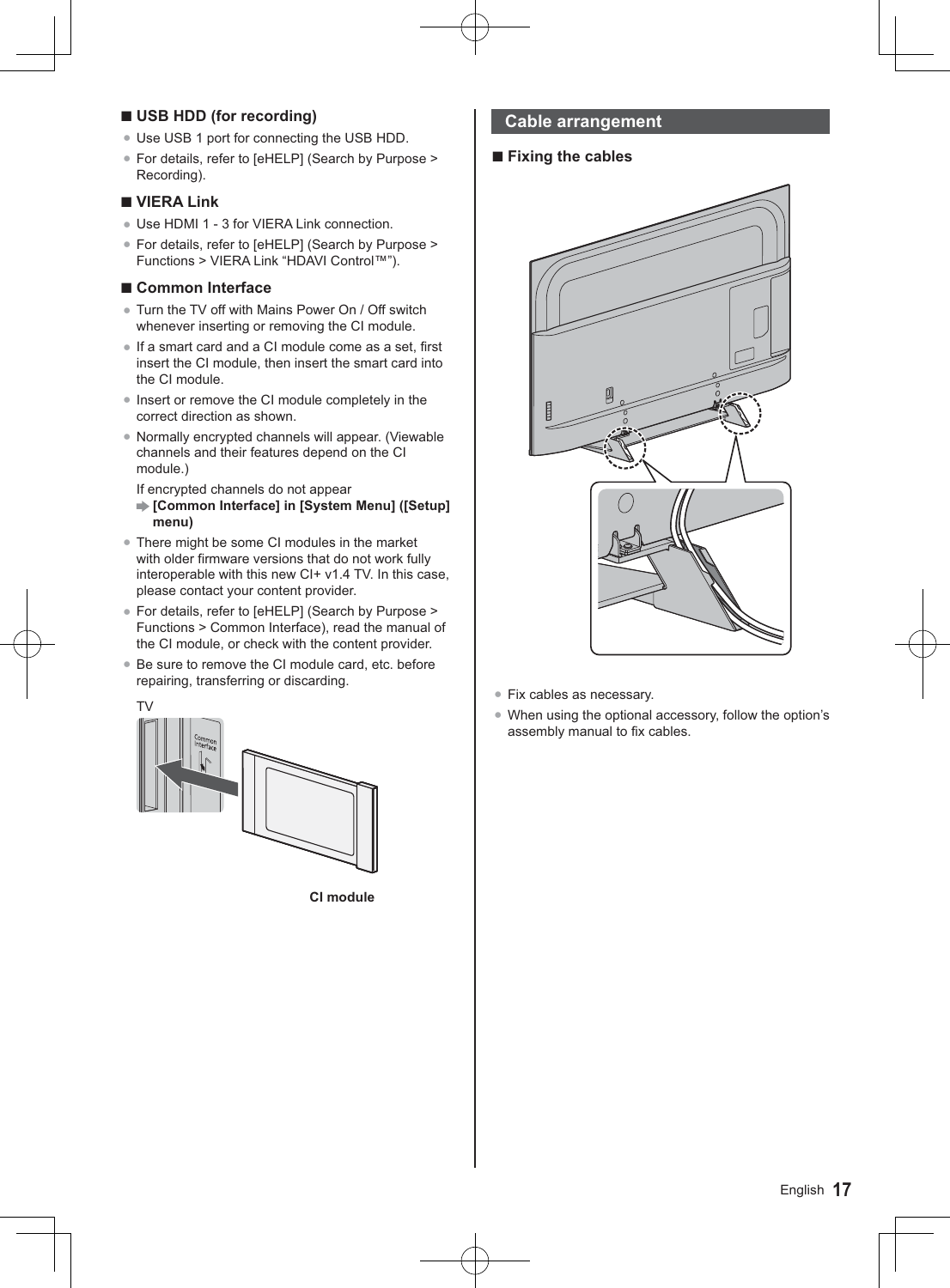## **Registering Bluetooth® devices**

This TV supports Bluetooth® communications. Bluetooth® devices that have been registered (paired) with this TV can connect to (communicate with) this TV.

- When registering (pairing) a Bluetooth<sup>®</sup> device with this TV, move the device within 50 cm of the TV.
- It is not possible to register (pair) Bluetooth<sup>®</sup> devices that are not compatible with this TV.
- If a Bluetooth<sup>®</sup> enabled device that you have registered (paired) with this TV is then registered and used on another device, it may then be made unavailable for use with this TV. Register the device on this TV again if this occurs.
- You can register Bluetooth<sup>®</sup> audio devices that support A2DP on this TV. Due to the characteristics of wireless technology, there will be some delay between the playback of video and audio.
- A maximum of 2 audio devices that support A2DP can be used simultaneously. To use 2 devices, set [Dual Audio] (Setup > Bluetooth Setup > Bluetooth Audio Settings) to [On], and then connect the second device.
- -For details, refer to [eHELP] (Search by Purpose > Functions > Bluetooth devices).

## **Registering the remote control (supplied)**

Either Bluetooth® wireless technology or the infrared communication function can be used for the transmissions between the TV and the remote control.

Since voice controls (p. 21) use Bluetooth® wireless technology, the remote control needs to be registered (paired) with the TV.

- When using the remote control for the first time after purchase, when you press any button while pointing the remote control at the remote control signal receiver with batteries inserted, the remote control is automatically registered (paired).
- When registering, face the remote control at the remote control signal receiver on the TV, within about 50 cm.
- Registration may not be completed correctly if the batteries in the remote control are running low.



## **- If registration fails**

If registration (pairing) is not completed properly, try registering again.

**1** Display the menu bar and select [Main Menu], and then select [Setup]



**2** Select the remote control setting menu in [System Menu]



**3** Select [Pairing]



- The registration screen is displayed, so follow the on-screen instructions to register.
- For details, refer to [eHELP] (Search by Purpose > Functions > Voice Control > Settings).

## **Note**

- -If the remote control is not registered (paired) with the TV, they communicate via infrared. Face the remote control at the TV's remote control signal receiver for operation when infrared communication is used. Please note that voice controls will not be available.
- If the remote control is registered (paired) with the TV, they communicate via Bluetooth®. You will not need to face the remote control at the TV's remote control signal receiver when Bluetooth<sup>®</sup> communication is used. Please note, however, that you will need to face the remote control at the remote control signal receiver for operation when turning on or off the TV.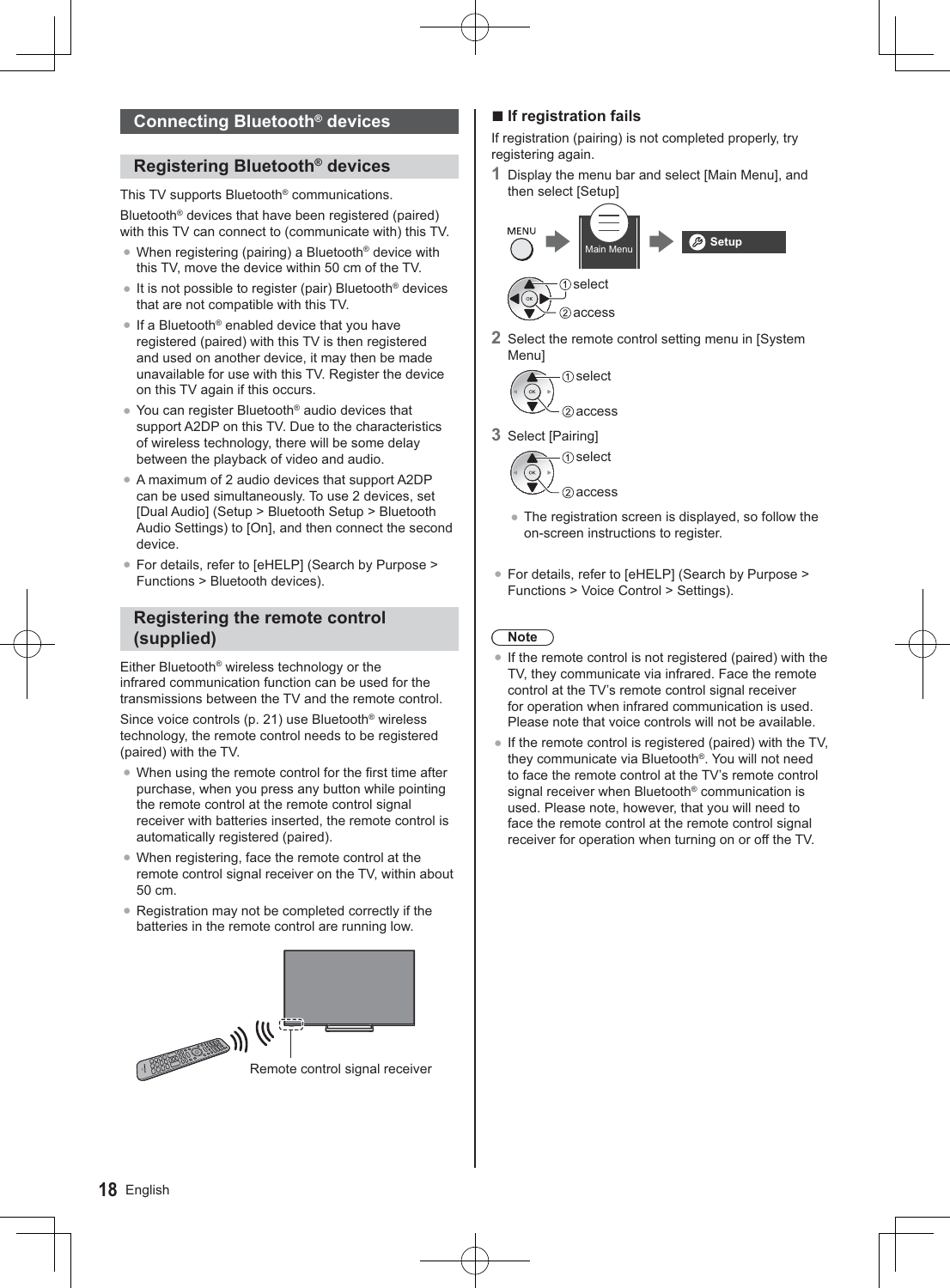# **Identifying Controls**

## **Remote Control**



- **1 [ ]: Switches TV On or Off (Standby)**
- **2 PICTURE**
	- Changes the viewing mode.
- **3 NETFLIX**
	- Accesses NETFLIX service directly.
- **4 Prime Video**
	- Accesses Prime Video service directly.

## **5 MY APP**

- Assigns a favourite application. After setting, starts the application easily by pressing this button.
- For details, refer to [eHELP] (Search by Purpose > Home > Apps).

## **6 Coloured buttons**

## **(red-green-yellow-blue)**

• Used for the selection, navigation and operation of various functions.

### **7 MENU**

• Displays the menu bar. It is possible to access menus such as Picture, Sound, Network, Timer, Setup and Help by selecting [Main Menu] on the menu bar.

## **8 HOME**

- Displays [Home].
- -For details, refer to [eHELP] (Search by Purpose > Read first > Features > Home).

## **9 Information**

-Displays channel and programme information.

### **10 OK**

- Confirms selections and choices.
- Press after selecting channel positions to quickly change channel.

#### **11 Option menu**

-Displays optional settings.

## **12 PROVIDER/LIST**

-Starts operator application or displays channel list.

## **13 Voice control button**

• Used for the voice control function.

### **14 Sound Mute On / Off**

## **15 Volume Up / Down**

## **16 Numeric buttons**

- Changes channel and teletext pages.
- -When in Standby mode, switches TV on.

## **17 [eHELP]**

-Displays [eHELP] (Built-in Operating Instructions).

#### **18 Microphone**

-Operates with the voice control microphone.

## **19 Input mode selection**

- -TV switches to Freeview / DVB / Analogue.
- AV switches to AV input mode from the input selection list.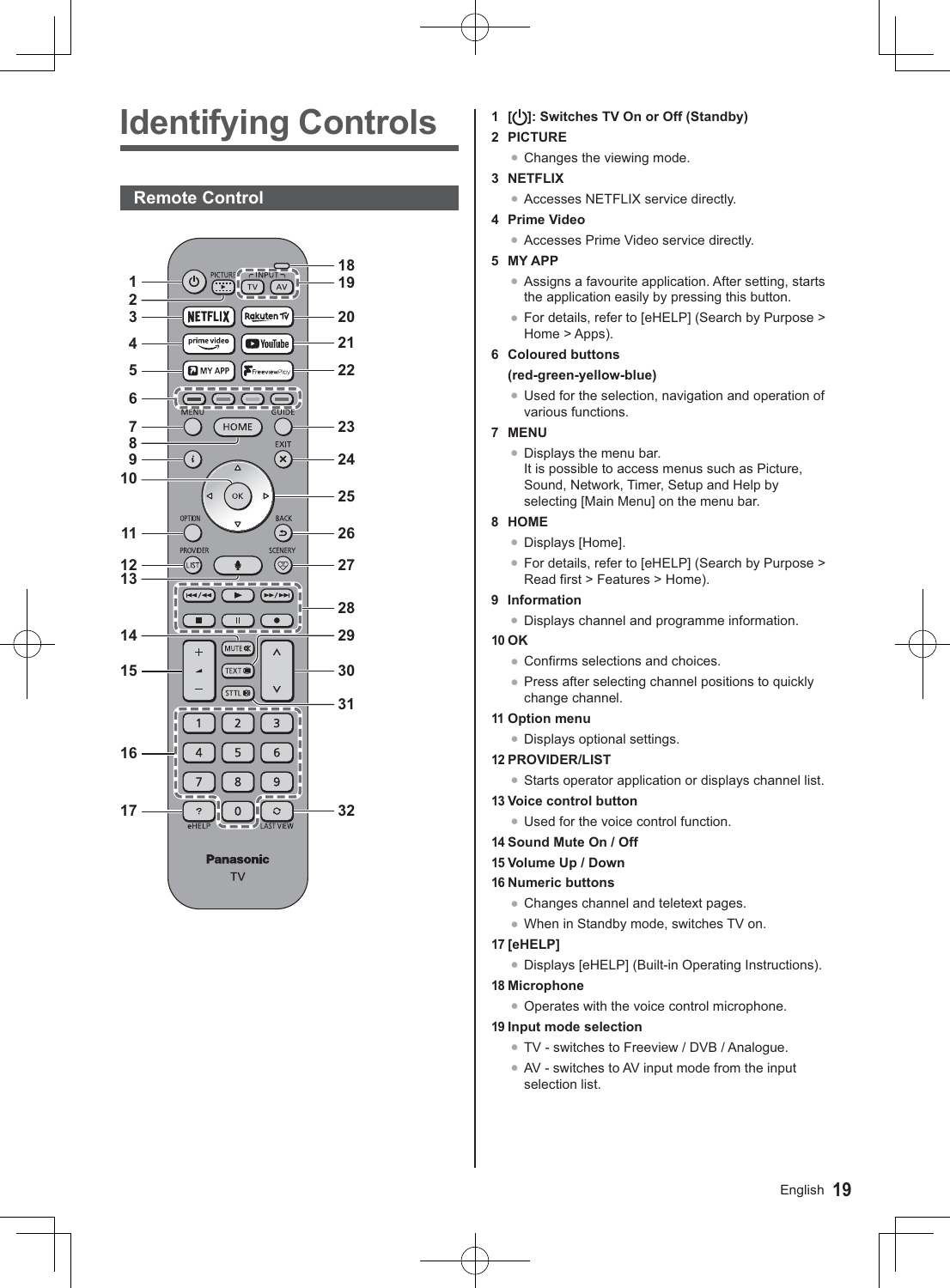#### **20 Rakuten TV**

● Accesses Rakuten TV service directly.

#### **21 YouTube**

• Accesses YouTube service directly.

#### **22 Freeview Play**

-Accesses Freeview Play service directly.

#### **23 TV Guide**

- -Displays Electronic Programme Guide.
- **24 EXIT**
	- Returns to the normal viewing screen.

#### **25 Cursor buttons**

-Makes selections and adjustments.

#### **26 BACK**

• Returns to the previous menu / page.

#### **27 SCENERY**

- -Displays the currently selected scenery.
- -For details, refer to [eHELP] (Search by Purpose > Home > My Scenery).
- **28 Operations for contents, connected equipment, etc.**
- **29 Text service button**
- **30 Channel Up / Down**

### **31 Subtitles**

-Displays subtitles.

### **32 Last view**

• Switches to previously viewed channel or input mode.

## **- Installing / Removing batteries**





## **Remote Control Mode setting**

If another Panasonic TV is near the TV, the other TV may be operated when you use the remote control with infrared. Change the TV's remote control mode to avoid simultaneous operation.

- Remote control mode 1 is the default setting.
- **1** Display the menu bar and select [Main Menu], and then select [Setup]





**2** Select the remote control setting menu in [System Menu]



**3** Select the remote control mode in [Mode Setting]



**4** Select [Mode2]



- Press and hold [OK]/[MUTE]/[2]<sup>\*</sup> (numeric buttons)<br>huttons for at least 3 seconds, then press the OK buttons for at least 3 seconds, then press the OK button.
	- To set to [Mode1], set to "1", to set to [Mode3], set to "3", to set to [Mode4], set to "4".
- When using the remote control mode 1, set the TV and the remote control to mode 1 respectively.

## **- Remote Control Mode Error**

When the TV receives a signal with a different remote control mode to the mode that is set on the TV five times, Remote Control Mode Error is displayed.

- Follow the on-screen instructions.
- When all settings are initialised by performing [Shipping Condition], the TV's remote control mode is reset to mode 1. If you cannot operate the TV with your remote control, press and hold [OK]/[MUTE]/[1] buttons for at least 3 seconds to set the remote control to mode 1.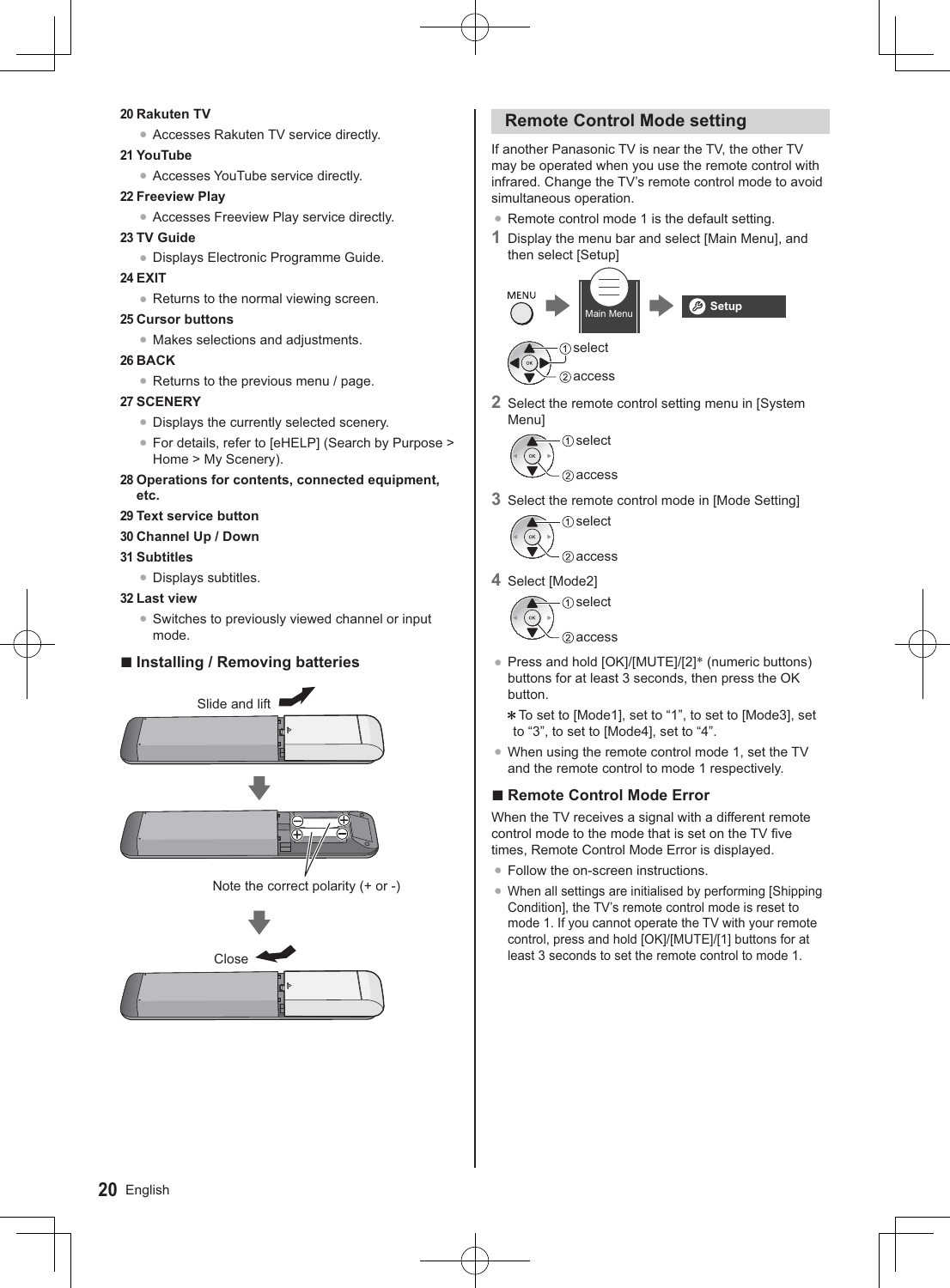## **- Remote Control Mode Reset**

You can make a forced reset of the TV's remote control mode to change to mode 1.

- **1** Get another Panasonic remote control whose remote control mode has been set to 1
- **2** Point the remote control at the TV, then press the MUTE button for about 15 seconds
- **3** When a screen asking you to confirm the forced reset of the remote control mode is displayed, press the MUTE button again for about 3 seconds

## **Voice controls**

The TV recognizes speech when you talk into the voice control microphone, enabling you to perform operations such as changing TV channels, adjusting the volume. searching for programmes, and doing internet searches.

- -If the remote control is not registered (paired) with the TV, register (pair) the remote control.  $\Rightarrow$  (p. 18)
- The Google Assistant function may be in preparation and the function will be available after the preparation is complete. The Google Assistant function may not be available depending on the country, area or broadcaster.
- The TV needs to be connected to the internet in order to perform searches, etc.  $\Rightarrow$  (p. 15)
- The effective range for voice controls depends on the viewing environment.
- Operation may not be correct depending on the type of voice the person has and the way they speak, as well as the surrounding environment and conditions.
- When other Bluetooth<sup>®</sup> devices are connected at the same time, voice controls may not work properly depending on the connected devices.

#### **Selecting the voice service (when it is not selected)**

**1** Press the voice control button



- **2** Selects the voice service for voice control function.
	- Only one voice service can be used with the TV.
	- The voice service selection screen can also be displayed via [Voice Control] on the menu bar.

#### **Controlling with your voice**

**1** Press the voice control button



**2** Speak into the voice control microphone



Voice control microphone

- -For information about settings and operations for voice controls, refer to [eHELP] (Search by Purpose > Functions > Voice Control).
- -Functions of voice control and voice services are subject to change without notice.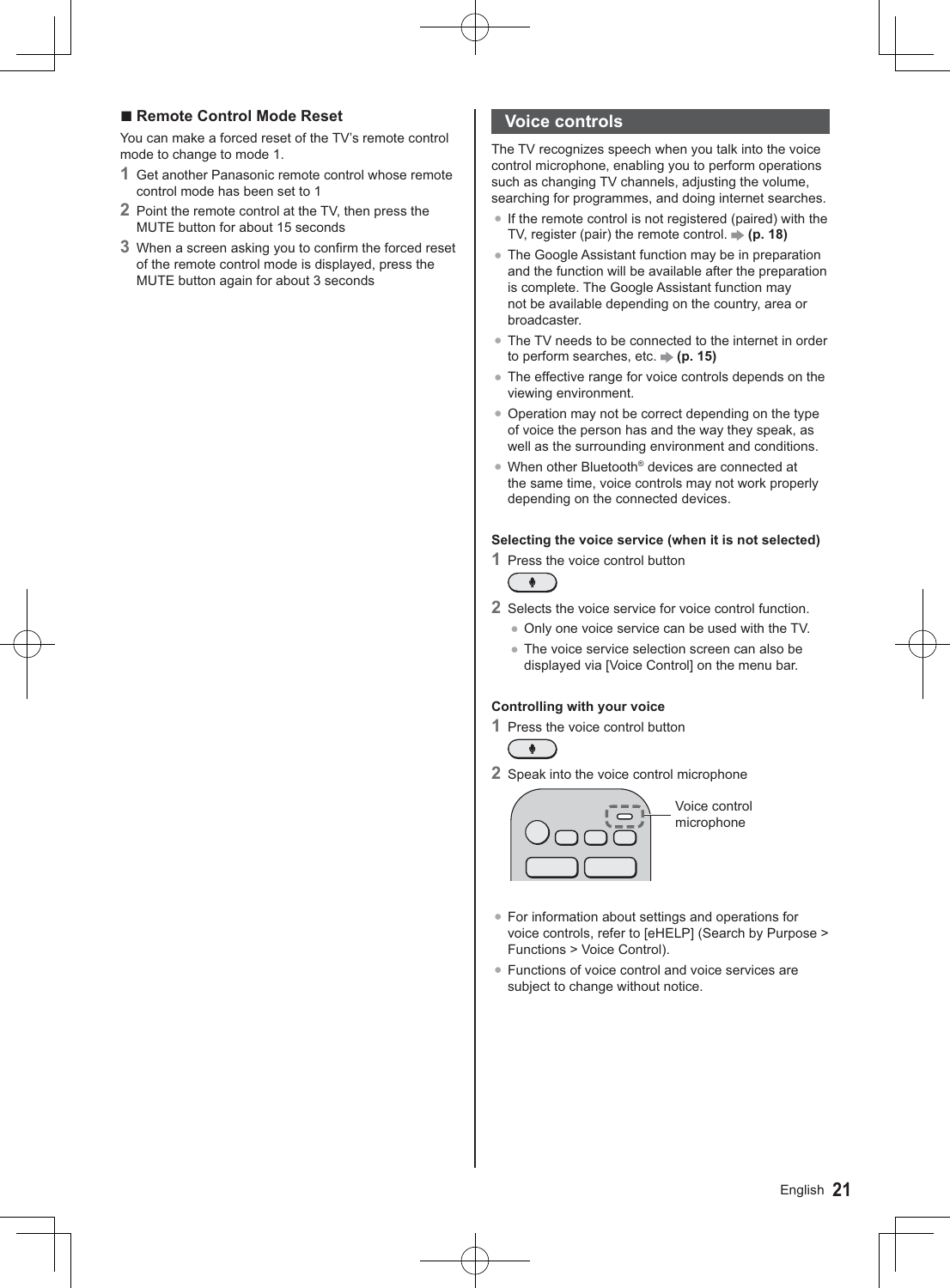## **Indicator / Control panel**

• When pressing 3, 4, 5 buttons, the control panel guide appears on the right side of the screen for 3 seconds to highlight which button has been pressed.



Rear side of the TV

- **1 Remote control signal receiver (for infrared communication)**
	- Do not place any objects between the TV remote control signal receiver and remote control.

#### **Ambient sensor**

• Senses brightness to adjust picture quality when [Ambient Sensor] in the Picture menu is set to [On].

#### **2 Power LED**

#### **Red:**

**Standby** 

#### **Green:**

- On
- Depending on the ambient brightness. adjusts the brightness of LED to easy-to-view levels automatically.

#### **Orange:**

- Standby with some functions (recording, etc.) active
- The LED blinks when an infrared signal is received from the remote control.

#### **3 Input mode selection**

-Press repeatedly until you reach the desired mode.

#### **Menu**

-Press and hold for about 3 seconds to display the menu bar.

**OK** (when in the menu system)

#### **4 Channel Up / Down**

• Cursor Up / Down (when in the menu system)

#### **5 Volume Up / Down**

• Cursor Left / Right (when in the menu system)

#### **6 Mains power On / Off switch**

- Use to switch the mains power.
- -To turn Off the apparatus completely, you must pull the mains plug out of the mains socket.
- [**①/|**]: Standby / On

## **First time Auto Setup**

When the TV is turned on for the first time, it will automatically search for available TV channels and give options to set up the TV.

- These steps are not necessary if the setup has been completed by your local dealer.
- Please complete connections (p. 15 17) and settings (if necessary) of the connected equipment before starting Auto Setup. For information about the settings for the connected equipment, read the manual of the equipment.

## **1 Plug the TV into a live mains socket and turn the power on**



## **2 Select the following items**

Set up each item by following the on-screen instructions.

#### Example:

| Please select your viewing environment. |      |  |  |
|-----------------------------------------|------|--|--|
| Home                                    | Shop |  |  |

## **- How to use the remote control**



Move the cursor



Access the item / store the setting



Return to the previous item (if available)

## **Select your country**

## **Select [Home]**

Select [Home] for use in a home viewing environment.

- -[Shop] is for shop display.
- -To change the viewing environment later on, the set will need to have all settings initialised by accessing [Shipping Condition].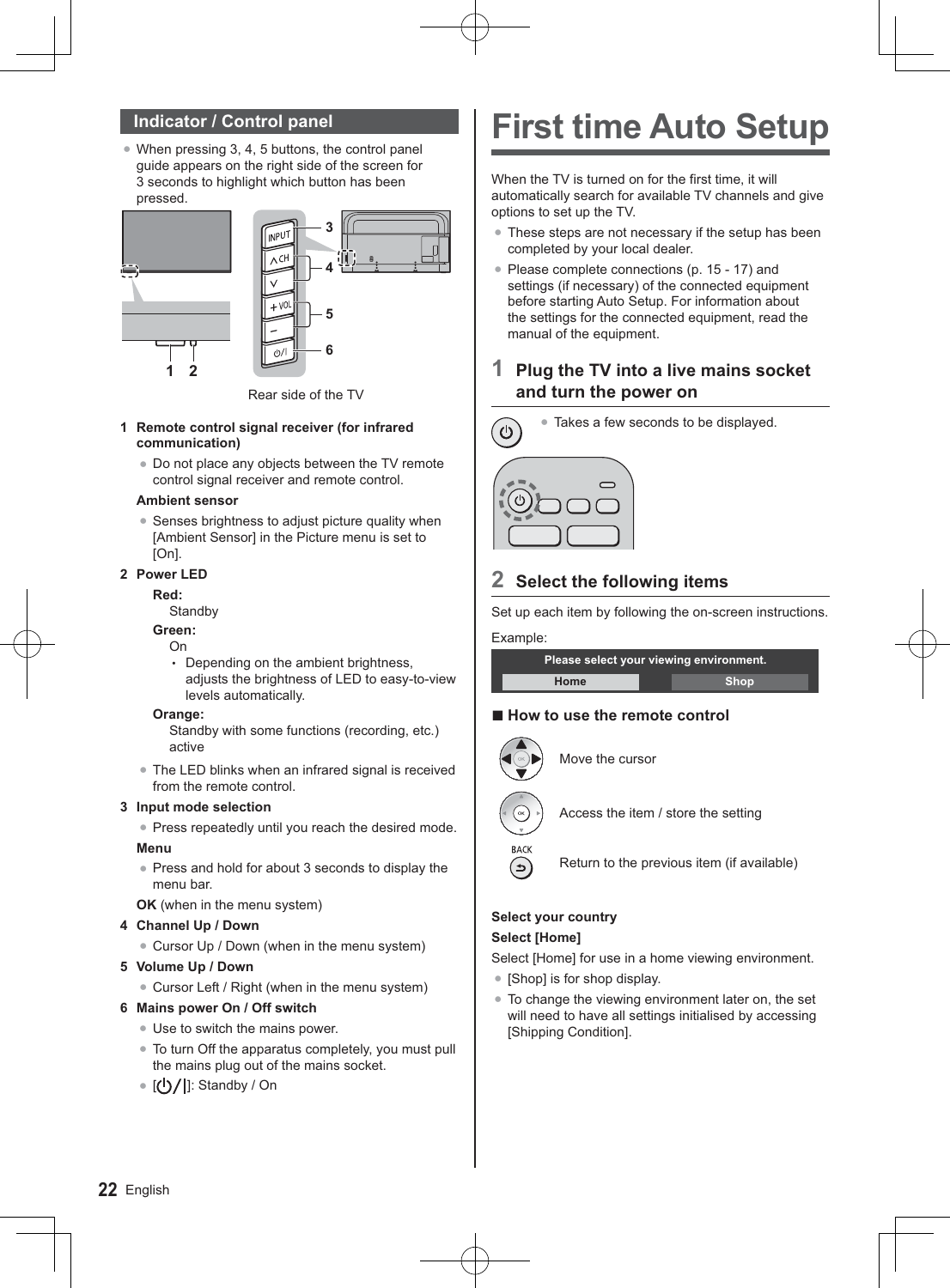#### **Set up the network connection**

**Select your region [UK only]** 

## **Auto Setup is now complete and the TV is ready for viewing.**

If tuning has failed check the RF cable, and the network connection, and then follow the on-screen instructions.

## **Note**

- The TV goes into Standby mode when no operation is performed for 4 hours if [Auto Standby] in the Timer menu is set to [On] (factory setting).
- The TV goes into Standby mode when no signal is received and no operation is performed for 10 minutes if [No signal Power off] in the Timer menu is set to [On] (factory setting).
- To retune all channels  **[Auto Setup] in [Tuning Menu] ([Setup] menu)**
- To add the available TV signal mode later
	- **[Add TV Signal] in [Tuning Menu] ([Setup] menu)**
- To initialise all settings
	- **[Shipping Condition] in [System Menu] ([Setup] menu)**

# **Watching TV**

## **1 Turn power on**

 $|_{\odot}$   $|$ (TV)



 $\sqrt{11}$ 

## (Remote Control)

-Mains power On / Off switch should be on. **(p. 22)**

## **2 Select the mode**

| <b>TV Selection</b> |
|---------------------|
| <b>Freeview</b>     |

• Selectable modes vary depending on the stored channels and selected country.

## **3 Select a channel**



• DVB channel position begin from number 1 upward. Analogue channel position numbers are in the 0 - 99 range.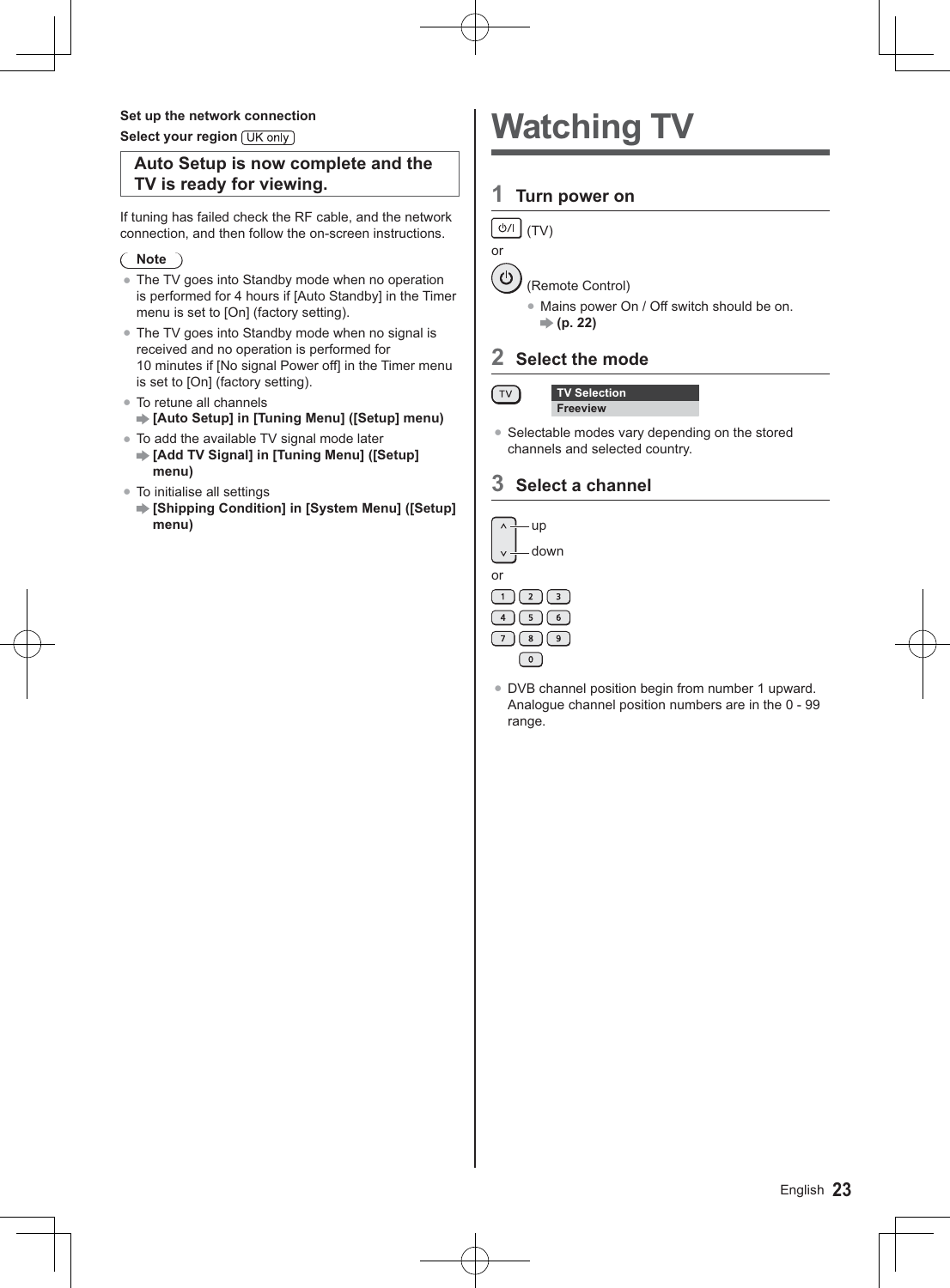# **How to Use eHELP**

[eHELP] is the detailed operating instructions built into the TV, and gives a more detailed explanation for a better understanding of the operation of each feature.

## **1 Display [eHELP]**



• If the [eHELP] has been accessed previously since the TV was turned on, the confirmation screen is displayed to select whether to go to the [First page] or to the [Last viewed page].

## **2 Select the menu**





-To access [How to use] (green)

## **3 Select the item**

#### Example:





-To return to the previous screen / field RACK دَ

# **FAQs**

Before requesting service or assistance, please follow these simple guides to solve the problem.

-For details, refer to [eHELP] (Support > FAQs).

### **The TV does not switch on**

- Check the mains lead is plugged into the TV and the mains socket.
- The fuse in the mains plug may have blown. Replace it with one of an identical rating.  $\Rightarrow$  (**p. 5**)

## **The TV goes into Standby mode**

• Auto power standby function is activated.

### **The remote control does not work or is intermittent**

- Are the batteries installed correctly? **⇒ (p. 20)**
- Has the TV been switched on?
- The batteries may be running low. Replace them with new ones.
- Point the remote control directly at the TV's remote control signal receiver (within about 7 m and a 30 degree angle of the signal receiver).\*
- Situate the TV away from sunshine or other sources of bright light so they do not shine on the TV's remote control signal receiver.\*
- Is the remote control mode wrong? **→ (p. 20)**
- -If you are trying to use voice controls, is the remote control registered (paired) with the  $TV? \Rightarrow (p. 18)$
- When infrared communication is used

#### **No image is displayed**

- Check the TV is turned on.
- Check the mains lead is plugged into the TV and the mains socket.
- Check the correct input mode is selected.
- Is [Backlight], [Contrast], [Brightness] or [Colour] in the Picture menu set to the minimum?
- -Check all required cables and connections are firmly in place.

#### **An unusual image is displayed**

-This TV has a built-in Self Test. Makes a diagnosis of picture or sound problems.

**[TV Self Test] ([Help] menu)**

- Turn the TV off with Mains power On / Off switch, then turn it on again.
- If the problem persists, initialise all settings.
	- **[Shipping Condition] in [System Menu] ([Setup] menu)**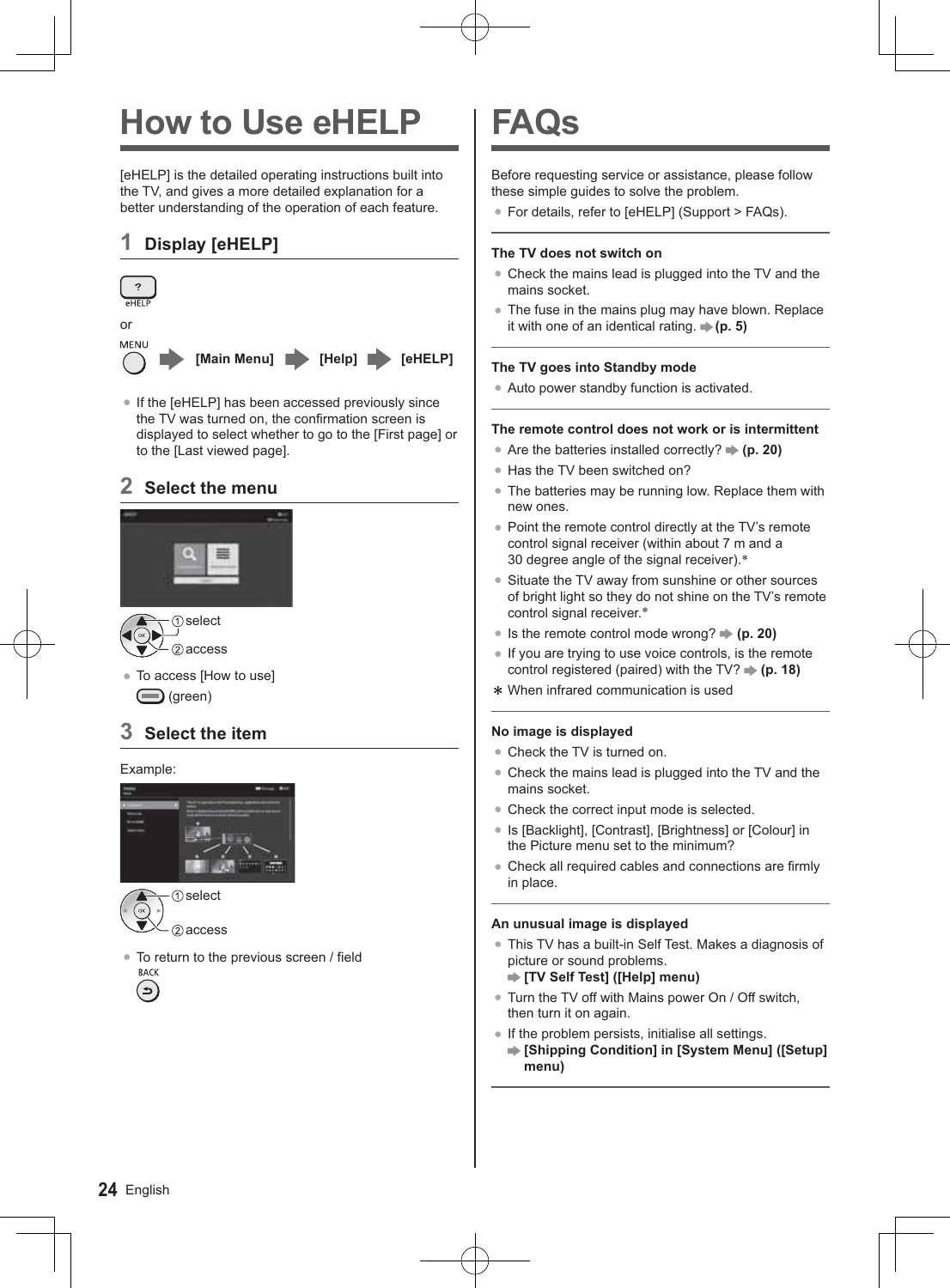#### **The image or sound from external equipment are unusual when the equipment is connected via HDMI**

● Set [HDMI Auto Setting] ([Setup] menu) to [Mode1]. **(p. 16)**

#### **No sound is produced from the connected HDMI equipment**

• Set the audio output format of the connected HDMI equipment to PCM.

#### **Voice control function does not work**

- If the remote control is not registered (paired) with the TV, register (pair) the remote control. **(p. 18)**
- Check the network connections and settings.

#### **Parts of the TV become hot**

• Parts of the TV may become hot. These temperature rises do not pose any problems in terms of performance or quality.

#### **When pushed with a finger, the display panel moves slightly and makes a noise**

• There is a little gap around the panel to prevent damage to the panel. This is not a malfunction.

#### **About the inquiry**

-Please contact your local Panasonic dealer for assistance.

If you make an inquiry from a place where this TV is not present, we cannot answer about contents that require visual confirmation for connection, phenomenon, etc. of this TV itself.

Check you can get Freeview HD in your area by visiting www.freeview.co.uk

To get the most up to date service from Freeview it is important for Freeview customers to retune from time to time.

#### **How do I re-tune my Freeview TV ?**

This is a quick reference. If you have any problems, check the Operating Instructions or ask a friend or family member to show you how. Alternatively, go to your local electrical retailer, contact your local Panasonic dealer or visit **freeview.co.uk/retune**

Re-tuning only takes a few minutes, just follow the steps below:

- 1. Press the TV button to select DVB mode.
- 2. Press the MENU button to display the menu bar.
- 3. [Main Menu]  $\Rightarrow$  [Setup]  $\Rightarrow$  [DVB Tuning Menu]  $\Rightarrow$  [Auto Setup]

Please note: most digital TV recorders will keep your original recordings after running a re-tune but you will need to reset any future recordings.

## **Maintenance**

## **First, remove the mains plug from the mains socket.**

## **Display panel, Cabinet, Pedestal**

#### **Regular care:**

Gently wipe the surface of the display panel, cabinet, or pedestal by using a soft cloth to remove dirt or fingerprints.

#### **For stubborn dirt:**

- (1) First clean the dust from the surface.
- (2) Dampen a soft cloth with clean water or diluted neutral detergent (1 part detergent to 100 parts water).
- (3) Wring out the cloth firmly. (Please note, do not let liquid enter the TV inside as it may lead to product failure.)
- (4) Carefully wipe moisten and wipe away the stubborn dirt.
- (5) Finally, wipe away all the moisture.

### **Caution**

- -Do not use a hard cloth or rub the surface too hard, otherwise this may cause scratches on the surface.
- Take care not to subject the surfaces to insect repellent, solvent, thinner or other volatile substances. This may degrade surface quality or cause peeling of the paint.
- The surface of the display panel is specially treated and may be easily damaged. Take care not to tap or scratch the surface with your fingernail or other hard objects.
- -Do not allow the cabinet and pedestal to make contact with a rubber or PVC substance for a long time. This may degrade surface quality.

## **Mains plug**

Wipe the mains plug with a dry cloth at regular intervals. Moisture and dust may cause fire or electrical shock.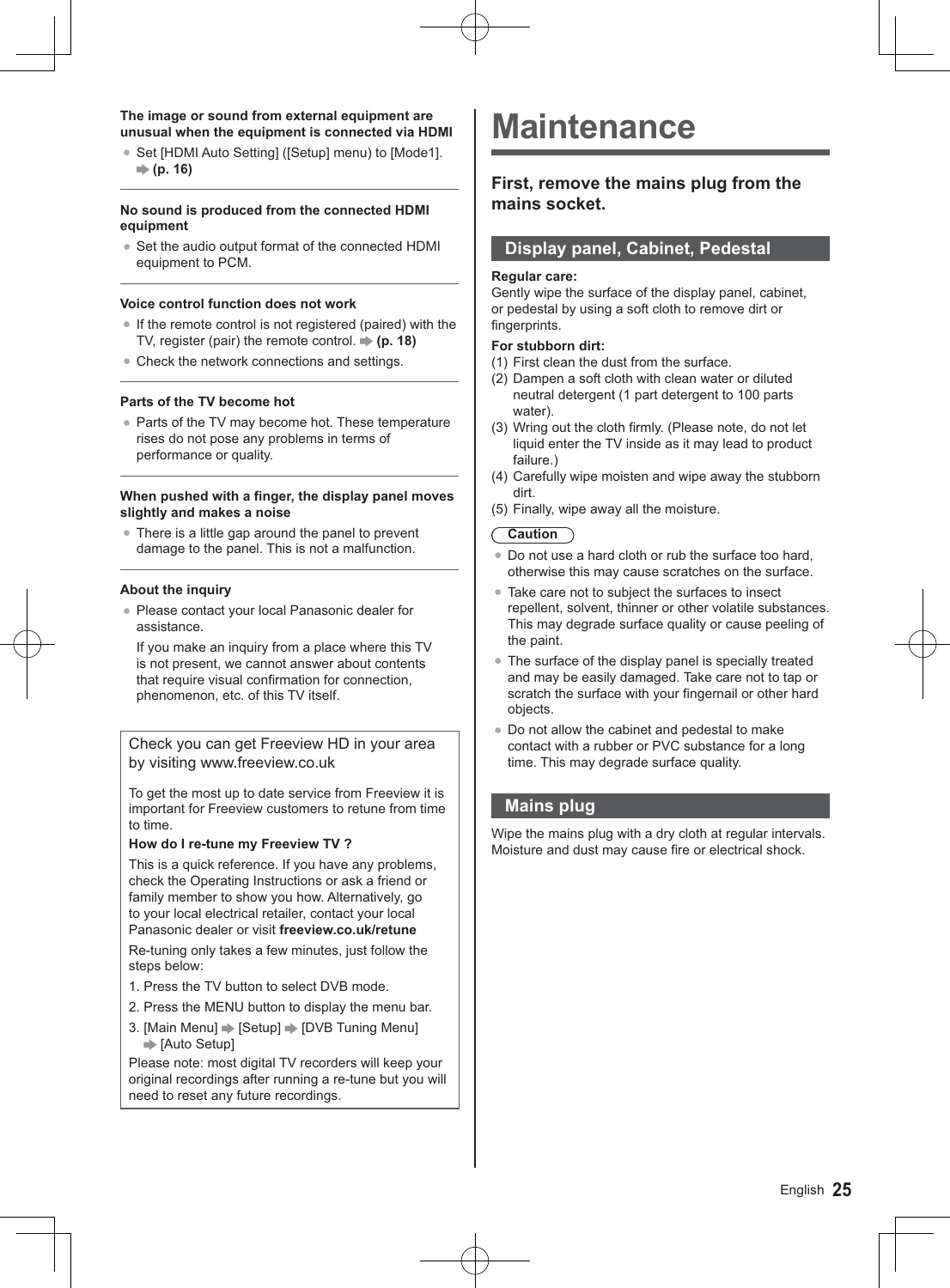# **Specifications**

## **- TV**

### **Model No.**

| [40-inch model]: TX-40JX850B, TX-40JX850BZ,<br>TX-40.IX870B |  |
|-------------------------------------------------------------|--|
| [50-inch model]: TX-50JX850B, TX-50JX850BZ,<br>TX-50.IX870B |  |
| 58-inch model : TX-58JX850B, TX-58JX850BZ.<br>TX-58.IX870B  |  |
| 65-inch model : TX-65JX850B, TX-65JX850BZ,<br>TX-65JX870B   |  |

### **Dimensions (W × H × D)**

40-inch model

901 mm × 574 mm × 236 mm (With Pedestal) 901 mm × 517 mm × 63 mm (TV only)

50-inch model

1 120 mm × 710 mm × 236 mm (With Pedestal)

1 120 mm × 651 mm × 63 mm (TV only)

#### 58-inch model

1 297 mm × 817 mm × 348 mm (With Pedestal) 1 297 mm × 759 mm × 65 mm (TV only)

#### 65-inch model

1 454 mm × 900 mm × 348 mm (With Pedestal) 1 454 mm × 843 mm × 66 mm (TV only)

#### **Mass**

40-inch model 13.0 kg Net (With Pedestal) 11.0 kg Net (TV only) 50-inch model 16.0 kg Net (With Pedestal) 14.0 kg Net (TV only) 58-inch model 23.0 kg Net (With Pedestal) 20.5 kg Net (TV only) 65-inch model 28.5 kg Net (With Pedestal) 26.0 kg Net (TV only)

#### **Power source**

AC 220-240 V, 50 / 60 Hz

#### **Panel**

LED LCD panel

## **Sound**

**Speaker output**

20 W (10 W × 2) **Headphones / Subwoofer**

3.5 mm stereo mini jack × 1

#### **Connection terminals**

**AV input VIDEO** 1.0 V[p-p] (75 $\Omega$ ) **AUDIO L - R** 0.5 V[rms]

### **HDMI 1 / 2 / 3 input**

TYPE A Connectors

HDMI 1 / 3: 4K, Content Type, Deep Colour, x.v.Colour™

### HDMI 2:

4K, Content Type, eARC (Enhanced Audio Return Channel) / ARC (Audio Return Channel), Deep Colour, x.v.Colour™

• This TV supports "HDAVI Control 5" function.

#### 

#### **Card slot**

Common Interface slot (complies with CI Plus) × 1

#### **ETHERNET**

RJ45, IEEE802.3 10BASE-T / 100BASE-TX

#### 

#### **USB 1 / 2**

USB 1:  $DC = 5$  V, Max. 900 mA [SuperSpeed] USB (USB 3.0)]

USB 2:  $DC = 5$  V, Max. 500 mA [Hi-Speed USB (USB 2.0)]

## **DIGITAL AUDIO output**

PCM / Dolby Audio, Fibre optic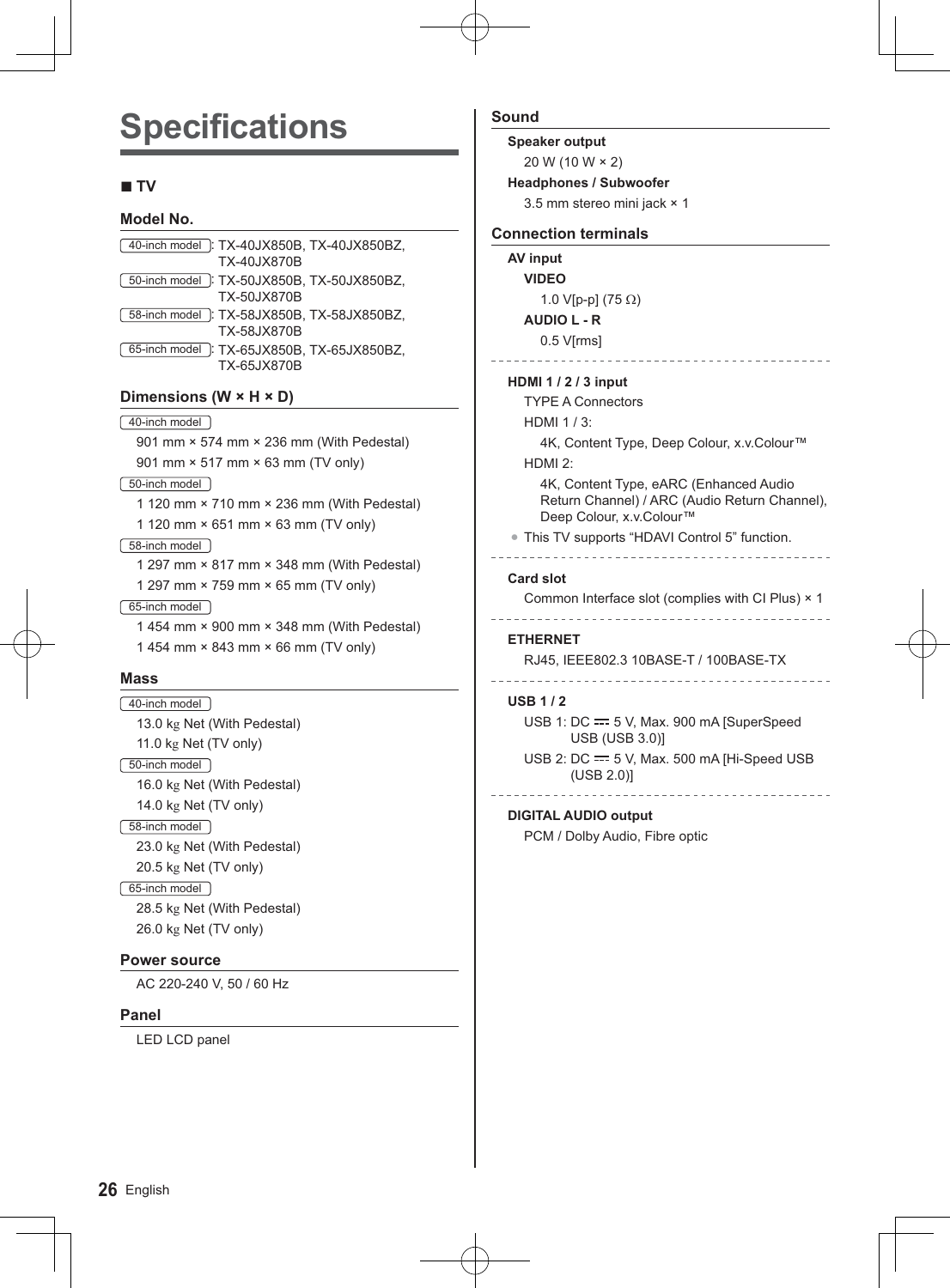## **Receiving systems / Band name**

#### **Digital**

DVB-T / T2 Channel coverage: UHF / VHF / Cable <u>. . . . . . . . . . . . .</u> <u>. . . . . . . . . . . . .</u>

#### **Analogue**

 $(TK)$ PAL I Channel coverage: UHF [Ireland] PAL I Channel coverage: UHF / VHF / Cable <u>. . . . . . . . . . . . . . . . .</u> PAL 525 / 60 (VCR, DVD player and recorder) M.NTSC (VCR)

NTSC (AV input only)

## **Aerial input**

 $\sqrt{UK}$ 

UHF **Treland** 

VHF / UHF

## **Operating conditions**

### **Temperature**

0 °C - 35 °C

### **Humidity**

20 % - 80 % RH (non-condensing)

## **Built-in wireless LAN**

## **Standard compliance and Frequency band**

IEEE802.11a/n/ac: 5 GHz band IEEE802.11b/g/n: 2.4 GHz band **Security**  WPA3-SAE (AES) WPA2-PSK (TKIP/AES) WPA-PSK (TKIP/AES) WEP (64 bit/128 bit)

**Bluetooth® wireless technology**\*

**Standard Compliance and Frequency band** Bluetooth® 5.0: 2.4 GHz band

 Not all the Bluetooth® compatible devices are available with this TV. Up to 5 devices can be used simultaneously.

## **Note**

- Design and Specifications are subject to change without notice. Mass and Dimensions shown are approximate.
- -For information about the open source software, refer to [eHELP] (Search by Purpose > Read first > Before use > Licence).
- -For more product information, please visit EPREL: https://eprel.ec.europa.eu.

EPREL registration number is available on https://eprel.panasonic.eu/product.